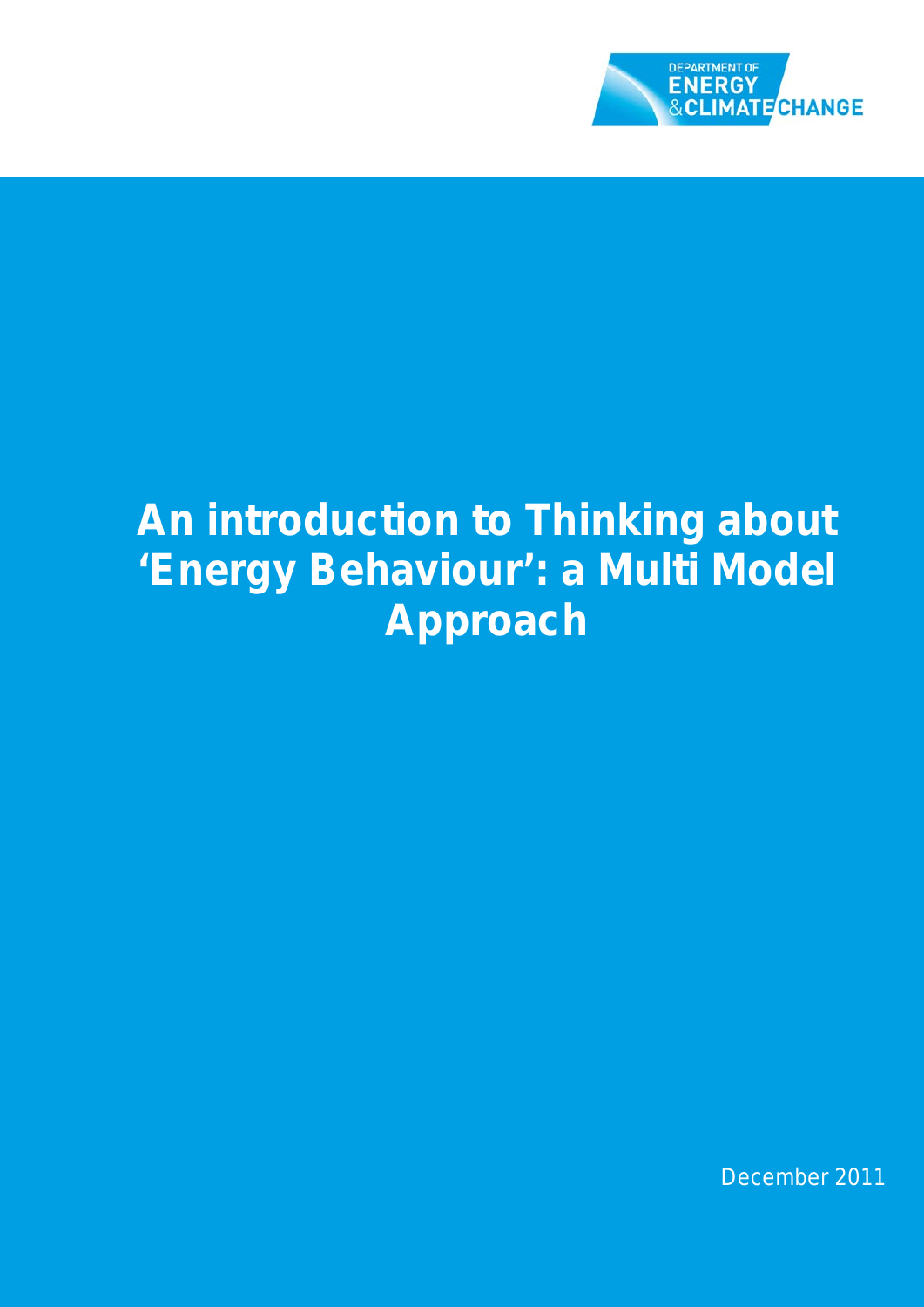# **An Introduction to Thinking About 'Energy Behaviour': a multi-model approach**

# **A paper for the Department of Energy and Climate Change**

**Dr Tim Chatterton Institute for Sustainability, Health and Environment University of the West of England, Bristol** Social Science Placement Fellowship

#### **Edited by Oliver Anderson, Customer Insight Manager, Department of Energy and Climate Change**

#### **Acknowledgements**

Thanking the Economic and Social Research council for arranging the social science fellowship and partly funding the placement.

We would like to thank Dr Tom Crompton (WWF), Andrew Darnton (AD Research and Analysis), Elizabeth Shove (University of Lancaster) and Charlie Wilson (Tyndall Centre for Climate Research, University of East Anglia) for their giving their time and energy in making helpful comments and contributions in peer-reviewing this document.

With thanks to Liz Owen, Siobhan Campbell and Nafees Meah (DECC) for their helpful comments and contributions in internally quality assuring the document.



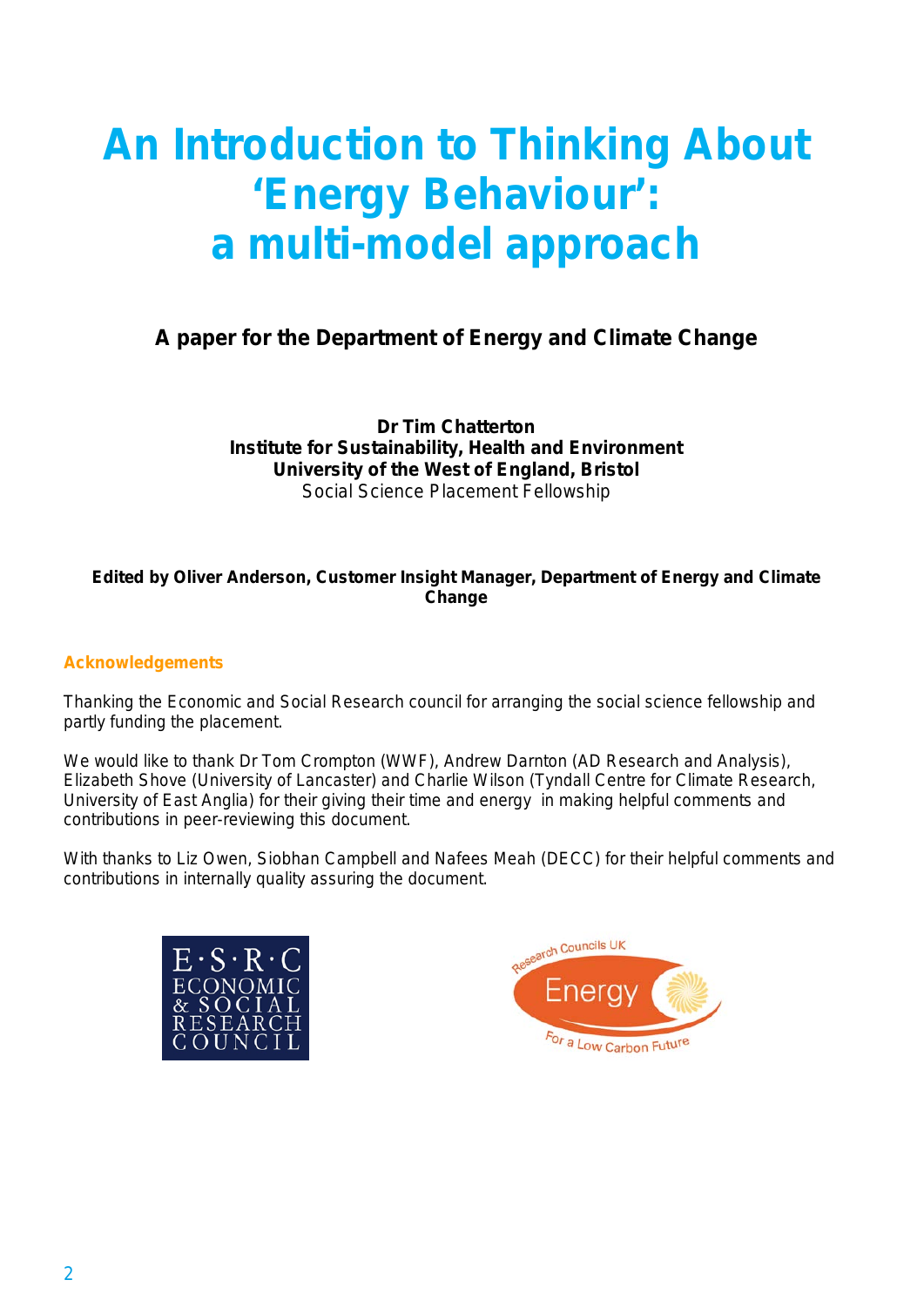# **Contents**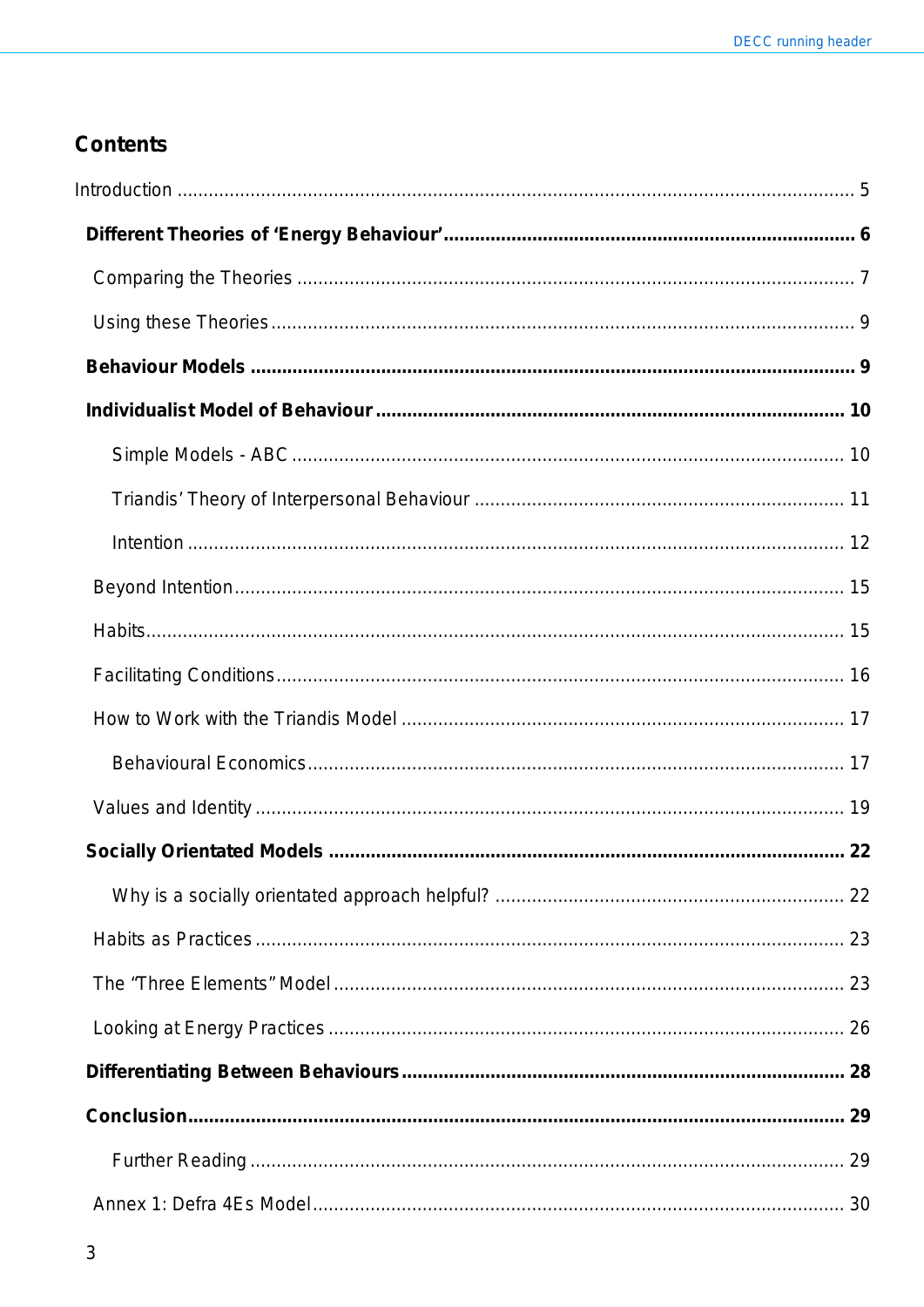| Annex 2: Theories of Behaviour from Centre for Sustainable Energy, 6 <sup>th</sup> EDRP Progress |  |
|--------------------------------------------------------------------------------------------------|--|
| Annex 3: Applying MINDSPACE to the Green Deal: Examples and inspiration from existing            |  |
| Annex 4: E Shove: Comfort Cleanliness and Convenience - A Summary 37                             |  |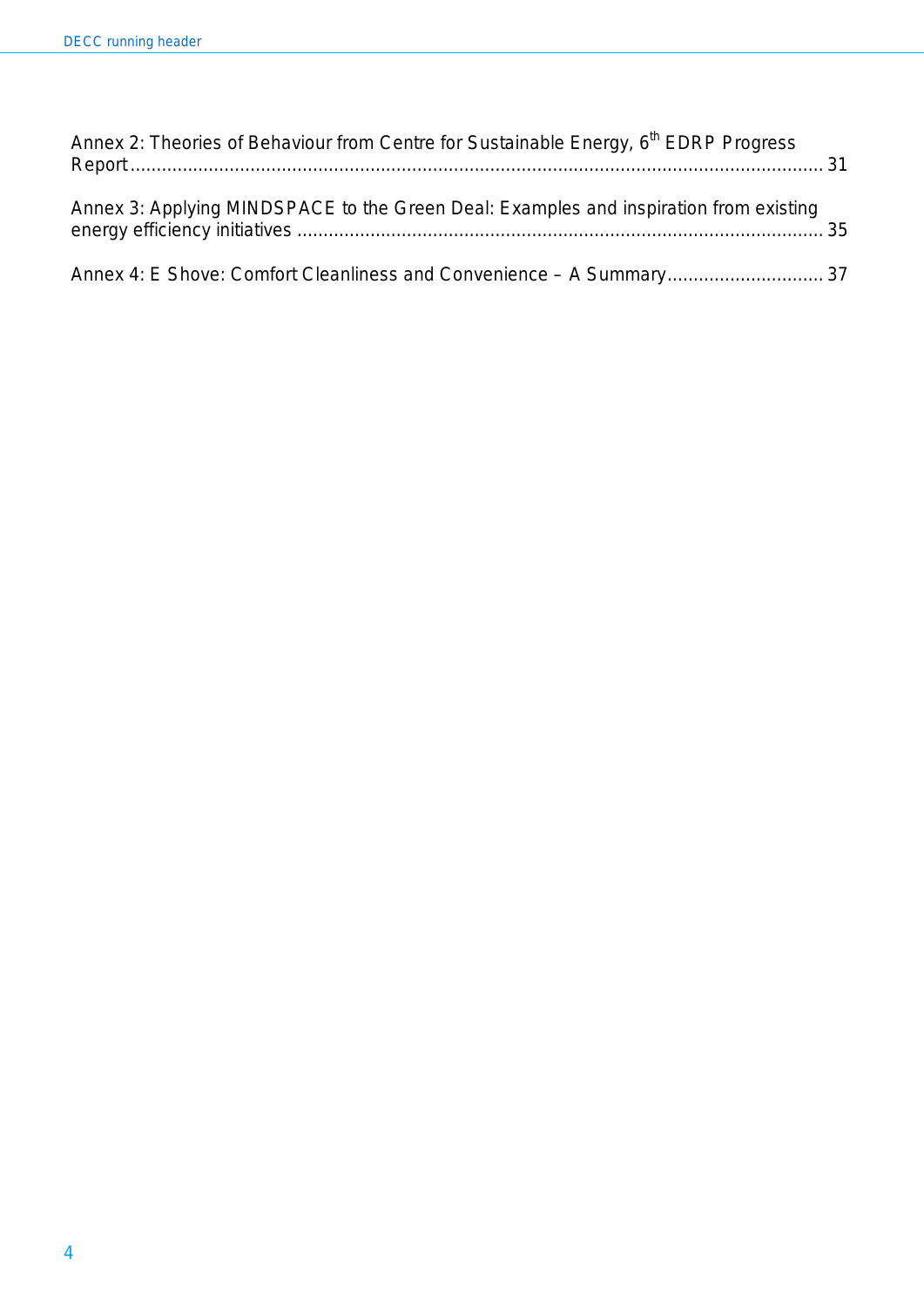# **Thinking about 'Energy Behaviour'**

**Behaviour: the action, reaction, or functioning of an organism or system, under normal or specified circumstances**

## <span id="page-4-0"></span>**Introduction**

Human beings are not simple to understand. Even if they were, most of us now live in a complex world that has allowed us to become detached from the natural patterns and drivers that have shaped humans and human consciousness over millennia of evolution. To try and understand how and why people behave the way they do in modern society requires us not just to understand the human side of the equation, but also to understand a great deal about the social context in which this behaviour occurs. The purpose of this paper is to set out a number of different perspectives that can be used to understand and interpret behaviour. It sets these out within a framework that demonstrates how each approach can contribute something valuable towards developing a broad view of behaviour. Within this paper the term 'behaviour' is used to refer simply to 'what people do' in the broadest terms. **WARNING! The intention behind this paper is to act as a simple introduction to a range of theories that come from very distinct academic backgrounds, and to present them in a way that encourage policies to be developed that take them all into account. As a consequence, some of the more nuanced aspects of the theories are inevitably simplified. Therefore the reader is strongly encouraged to read the additional recommended literature to get a fuller understanding of each perspective.**

Over recent years, it has become increasingly important for government to develop its understanding of 'behaviours' in order to be able to develop and implement more effective policies. Attempts to influence behaviour in the past have traditionally tended to rely on either legislative prohibition, or on financial incentives or disincentives to steer people into desired paths of activity. Whilst both these strategies remain important tools within any policy toolbox, a much broader understanding of behaviour allows:

- a) The development of "Light touch" policies that do not need to rely on legislation and regulations,
- b) Policies that are more effective in areas where prohibitive or fiscal measures have not worked as well as expected,
- c) Better use of fiscal and regulatory instruments so that where they are necessary, they are used in the most effective way and are seen to be legitimate.

Particularly since the 1960s there have been significant developments in how behaviour is understood that have come from a range of different disciplines and using a range of different methods reaching between psychological experiments on isolated individuals, through to extensive sociological studies of the contexts in which people act. When considering human behaviours, it is important to remember that people do not follow simple physical laws and so we cannot model them in the way we do physical processes. In fact, we need to remember that even when we model physical processes, our models are always simplifications of reality,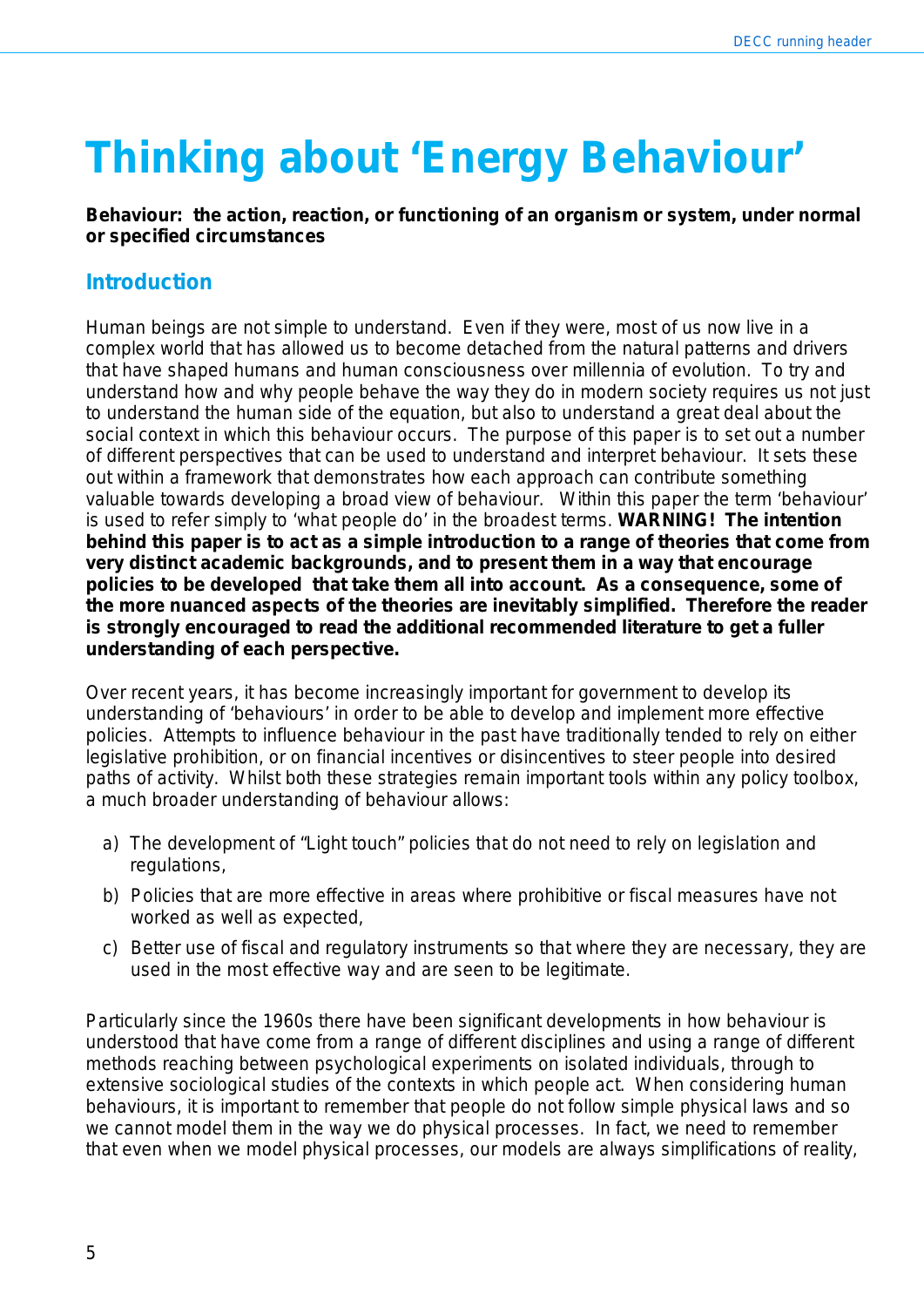and that they are either only as good as we can make them, or as good as they need to be. In the words of statistician George E.P. Box, "All models are wrong, but some are useful<sup>1</sup>".

This means that there is no "right" way to understand and intervene in behaviours, but there may be ways of approaching the task that are more effective or efficient depending on the issue and context. Whilst there is some evidence that suggests that people may have certain (effectively) innate behavioural tendencies, not all people are exactly alike and there is also clear evidence that any given individual does not necessarily follow these tendencies uniformly across all the different behaviours they engage in. Understanding the context of behaviour may be as or even more important in some cases than understanding people's motives and actions.

This document seeks to provide a broad overview of a number of different ways in which we can look at, and seek to understand, behaviour within the area of Domestic Energy Use. The first section of the paper discusses four very distinct theoretical approaches to understanding energy behaviour. The purpose of this is to make it clear how different academic disciplines can view the same issues each through their own completely separate 'lens'.

The next section of the paper then lays out a framework (Triandis' Theory of Interpersonal Behaviour) which can be used for understanding how real world behaviour can be broken down into different elements and stages, each of which can be interpreted using a different mix of the 'pure' theories.

Using this framework the paper outlines three key areas of contemporary work in this area orientated around 'Behavioural economics', 'Values and Identity', and 'Social Practices' and demonstrates how each can be related to the various parts of Triandis' behaviour model.

# <span id="page-5-0"></span>**Different Theories of 'Energy Behaviour'**

**Theory: An explanation of reality – derived from the Greek** *the• ría* **- viewing, contemplating**

Unlike the natural sciences, most social sciences do not seek to find a single theory that will explain things – people and circumstances are too varied and complex for this to be possible. Also, social theories are, by and large, not intended to be predictive in the way that theories in the natural sciences are.

A report by the Centre for Sustainable Energy for Ofgem's Energy Demand Research Project<sup>2</sup> sets out 4 different types of theories that can be used to interpret how people use energy. These are briefly summarised below – **more detailed descriptions are provided in Annex 2**:

 $1$  George E.P. Box, "Robustness in the strategy of scientific model building", page 202 of Robustness in Statistics, R.L. Launer and G.N. Wilkinson, Editors. 1979.

 $2$  CSE  $6<sup>th</sup>$  Progress Report on EDRP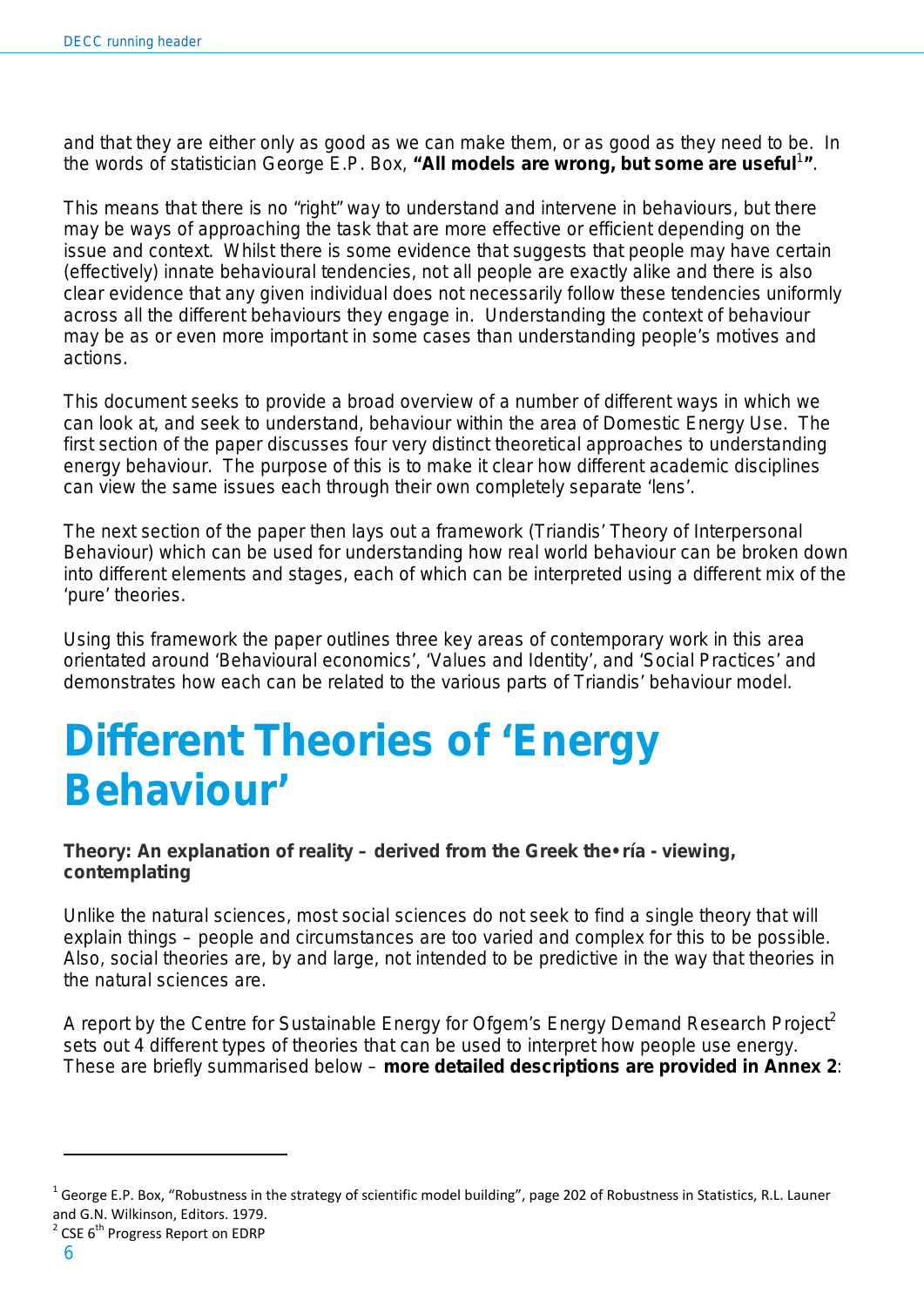#### **Economic Theories:**

*Energy is a commodity and consumers will adapt usage in response to price signals*

Whilst there is some evidence of short-term responses to increases in energy price, this is significantly constrained by conditions such as cold weather which tends to increase energy usage whatever the cost. In the long-term, there is even less evidence that people respond well to purely economic signals.

#### **Psychological Theories:**

*Energy use can be affected by stimulus-response mechanisms and by engaging attention*

This view suggests that people will respond to information regarding their energy usage, such as Home Energy Displays, or billing information that provide them with salient information in a manner that allows, and encourages, them to reduce their usage.

#### **Sociological Theories:**

*Energy use is largely invisible, energy systems are complex, and daily practices are significant*

This approach is orientated around the view that people do not directly use energy, instead we carry out a range of activities or 'practices' that lead to the consumption of energy: we make ourselves warm, we cook, or do our laundry etc. This emphasises how discrete different activities and behaviours are, and how each activity will require very particular targeting in order to achieve changes in behaviour.

#### **Educational Theories:**

*Energy use is a skill that is learned through experience in specific situations*

This view highlights the differences between energy users, emphasising that they are not a homogenous set of individuals, but that they all have complex world-views that reflect very different levels of skills, understanding and motives when it comes to their use of energy. These differences arise through how they learn about energy use and can lead to some very significant differences in use patterns, for example people who are accustomed to pre-payment meters rather than direct debits.

# <span id="page-6-0"></span>**Comparing the Theories**

Set out in this way, these four types of theories highlight how energy behaviour can be seen through very different lenses. In reality, energy use is simply what it is, and these are just different ways of looking at it that focus on different aspects of behaviour. None of them provide a complete picture in and of themselves, which would be impossible, however each of them give us a way of looking at the issue in a relatively manageable way. In practice, these approaches are rarely found in such pure states, and in particular some approaches such as behavioural economics clearly bridge groups such as the economic and psychological theories.

Whilst these theories all take quite distinct approaches to looking at energy behaviour, they can be split into two quite different groups, based on how they position the individual. The first two, economic theory and psychological theory, see the energy user as an individual – someone who makes sets of choices in a rational/semi-rational manner, and in a similar way to other individuals. Behaviour is seen as the result of a deliberation or decision on the part of the individual. They make their decisions on the basis of information and prompts available to them at that time. The prompts can be explicit, such as pricing structures or the provision of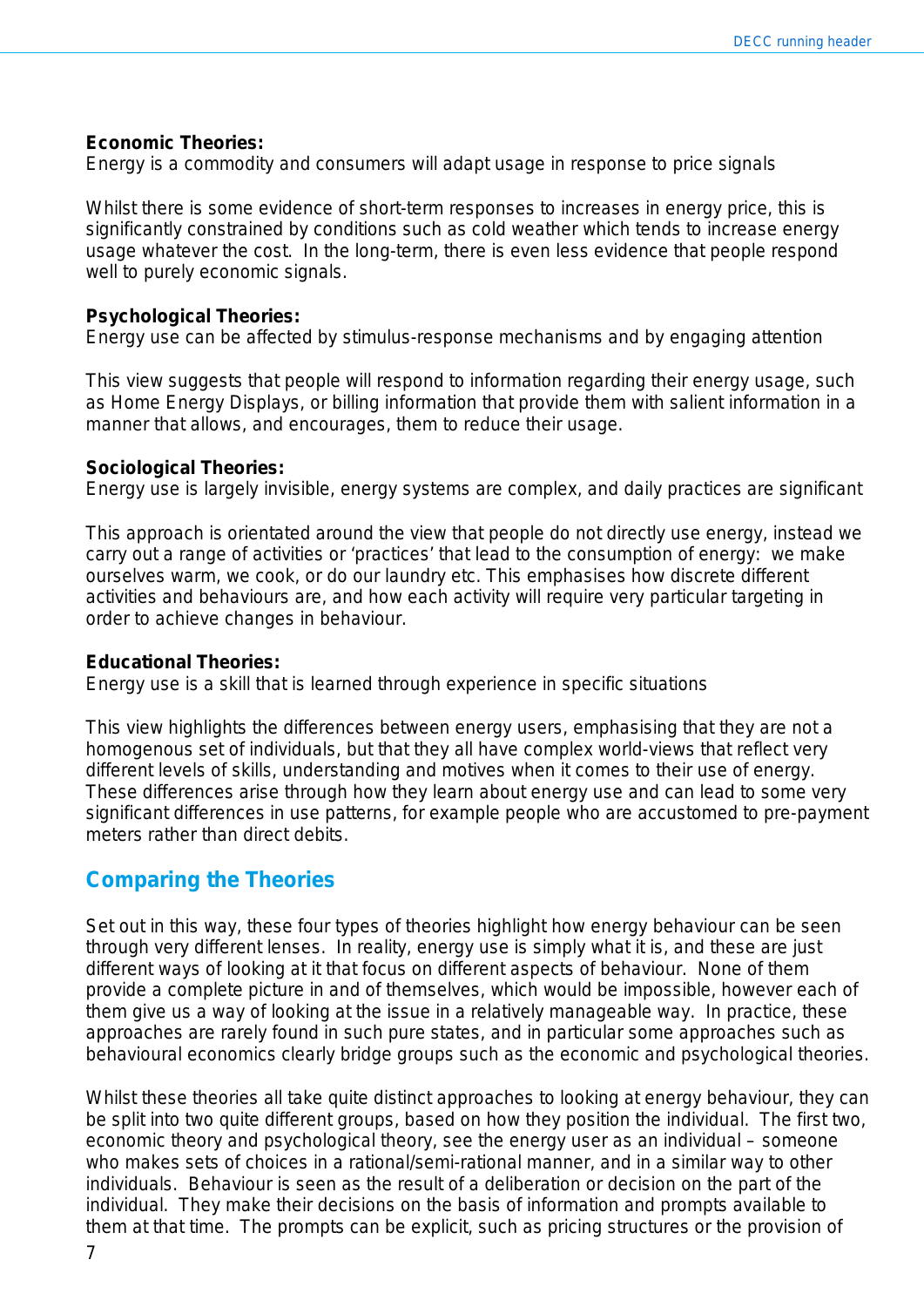clear explanatory literature or other information, or they can be far more subtle or even subliminal, such as the impact of the smell of fresh bread or coffee on potential homebuyers when viewing houses.

#### **A quick word about rationality**

Definitions of what constitutes 'rationality' are hotly contested. For the purposes of this paper it may be sufficient to consider that a common (utility based) view of rationality might characterise it as meaning:

1 We are interested in outcomes of behaviour - i.e. instrumental.

2 We know what we want those outcomes to be - i.e. we have known and fixed preferences.

3 Given those preferences for outcomes, and the alternatives available to us, we choose the alternative that best fulfils our preferences - i.e. optimising

Under these terms, the ability of rational decision making to actually result in our desired outcome is far from certain, being extremely dependent on the quality of our understanding with respect to initial conditions and the effectiveness of different strategies for achieving our goals.

The second two types of theories (sociological and educational) take the focus away from individuals and the moments that decisions appear to be made. Instead they put much more emphasis on the context and structures that determine, interact with and are created by the ways that people behave and do the things they do. With regard to energy behaviour, there is a wide array of actors and objects that are involved in the processes determining how energy is used. These extend well beyond the individual, and include: families, households, energy supply companies, other companies involved in making, selling, promoting and installing energy efficiency products, other companies involved in 'home improvements' and building work, 'communities', NGOs and the government, as well as physical infrastructures and hardware. Each of these interacts with each other and can influence energy behaviour in different ways. As well as moving away from focussing on the individual, these theories move away from the apparent moment of decision and look at how social, institutional, material, and infrastructural contexts and individuals' past histories might set the conditions for certain decisions to be more or less inevitable by the time they come to be made.

There may be a temptation to see one or other of these theories as THE way to interpret and understand behaviour. However, like the apocryphal tale of the blind men and the elephant<sup>3</sup>(where six blind men each variously describe an elephant on the basis of each feeling only its side, tusk, trunk, knee, ear or tail and come to very different conclusions regarding the nature of the beast), the different viewpoints *can* be seen as complementary and as simply different ways of looking at the same thing . As mentioned earlier, this is one of the areas where this paper simplifies some of the academic tensions between the different theories. Although there may be conflicts at a theoretical level, in practice, taking a range of theories into account when designing policies is likely to help reduce conflicts between the approaches and ensure that much broader strategies can be developed, for example learning from psychological approaches that it is not *just* about getting the pricing right, but also from sociological approaches that neither is *just* about getting sub-conscious triggers correct.

8

<sup>&</sup>lt;sup>3</sup> John Godfrey Saxe [http://www.constitution.org/col/blind\\_men.htm](http://www.constitution.org/col/blind_men.htm)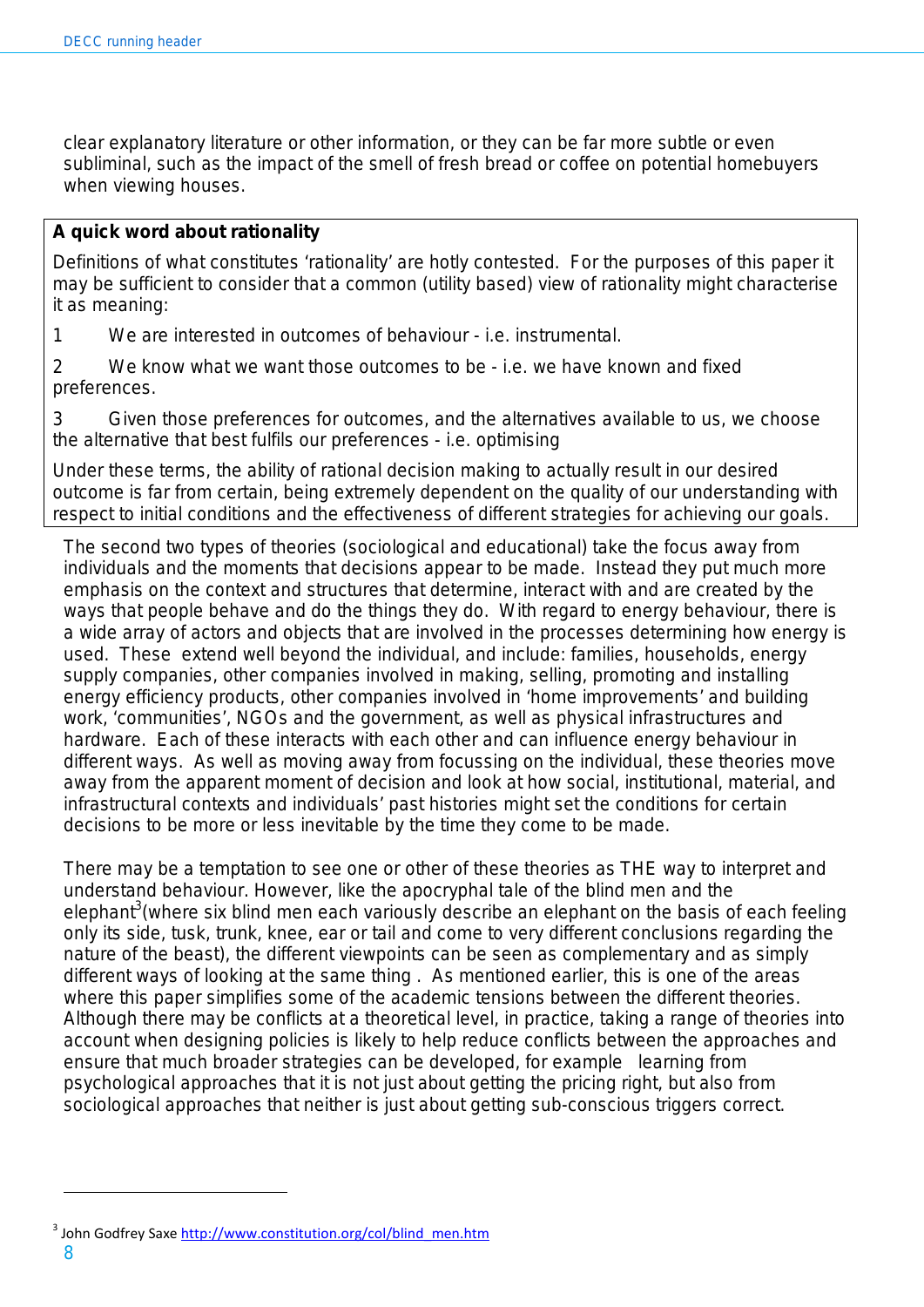If we take insulation as an example – there is an *economic* consideration that relative costs of energy and installing insulation need to be such that taking action is affordable. There are *psychological* issues relating to how people are made aware of insulation opportunities so that they see it as being relevant to them (these extend well beyond the message "you can save money"). There are *social/institutional/organisational* factors to do with how the all the different parties (homeowners, suppliers, installers etc.) relate to each other , as well as concepts regarding home improvements, adding value to property and more generally how people relate to having work done on their house. Finally there are *educational* concerns, such as the extent to which people might understand whether they should be considering cavity or solid-wall insulation, or even why insulation might be desirable.

# <span id="page-8-0"></span>**Using these Theories**

As highlighted above, these theories represent very pure perspectives on how people behave. This is all well and good in certain academic contexts where behaviour is being studied without necessarily seeking to influence it. However, within a policy context it is helpful to incorporate these into a 'model' of how people's behaviour is formed. Whilst this section has aimed to make it clear that there are very different ways in which behaviour can be analysed, the following section describes a structured way of viewing decision making/behaviour determination through which elements of these different theories can be compare, and potentially integrated within policy development. It is important to acknowledge however that in tackling problems using this multi-model approach, one of the outcomes may not be just new potential solutions, but also new definitions of the original problem.

# <span id="page-8-1"></span>**Behaviour Models**

#### **Model: A verbal, mathematical, or visual representation of a scientific structure or process**

Whilst theories attempt to provide a general, abstracted, explanation of what happens in reality, a model can often be seen as an attempt to create a simplified representation of the actual processes that occur. By using a model we can break down a complex process into separate parts. This can then help us better understand the process, and help allow us to approach the problem in a number of different ways rather than believing that there may only be a single, allencompassing and 'correct' way of viewing the problem.

The following sections will describe two very different models of behaviour. The first is an individualist model of behaviour based on what is known as "Triandis' Theory of Interpersonal Behaviour". This model looks at behaviour as a process of rational or quasi-rational decision making and enactment, focussing on the particular *actor*. The second model is a sociallyorientated model which looks at a range of 'elements' in society that contribute to the enactment of the *action* (or 'practice').

These two models are specifically set out in a way that is intended to emphasise their complementary nature – that they are simply two sides of the same coin or more specifically that they are two ways of looking at the same behaviour; one putting the individual in the centre, the other the 'practice' or activity. As will become clear, the extent to which one model may be more or less useful than the other can relate to the extent to which we see routines or habits playing a role in determining a specific behaviour as opposed to it being the result of a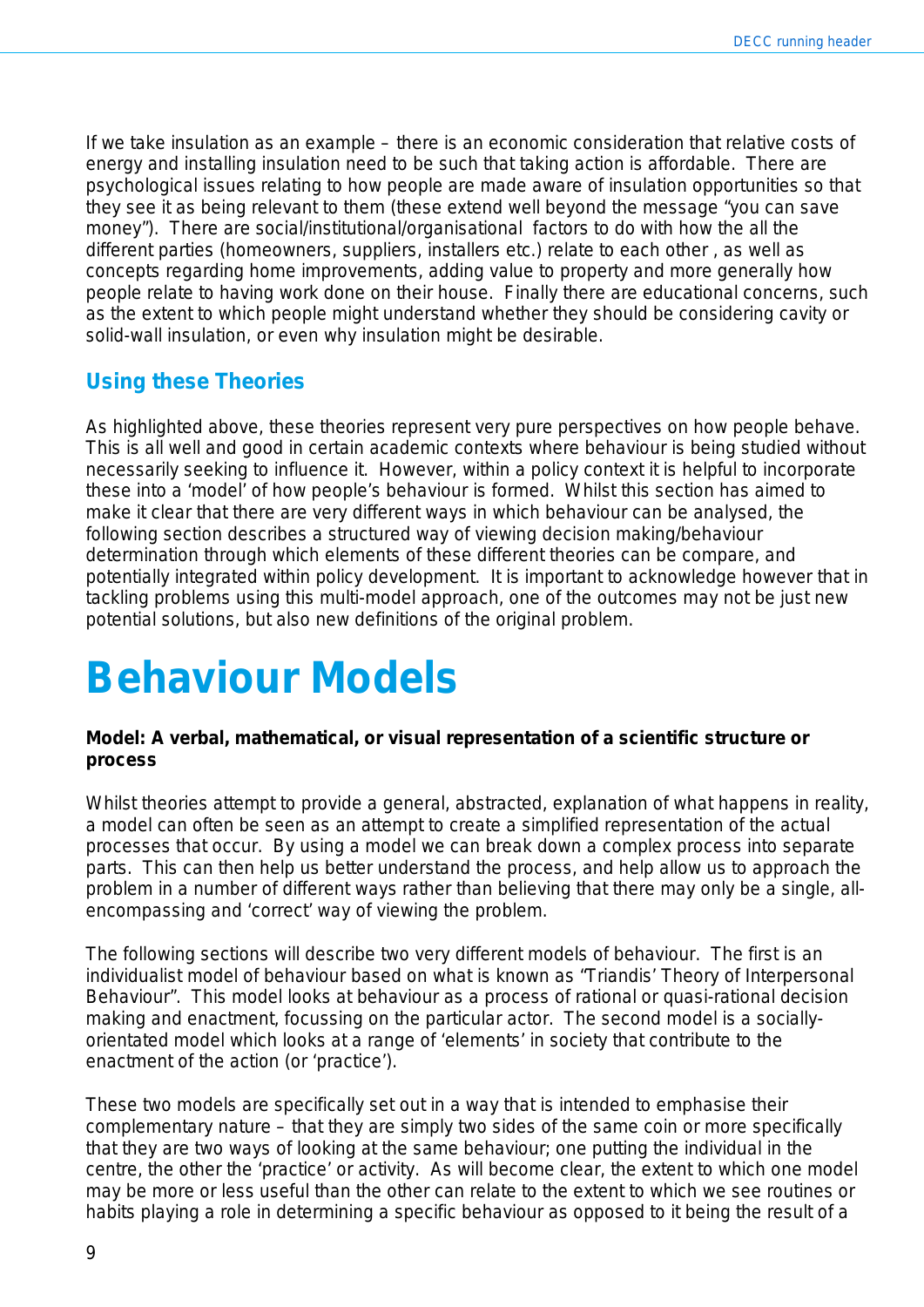single specific rational decision every time it is done. In encouraging changes in behaviour, it is always important to bear both perspectives in mind.

# <span id="page-9-0"></span>**Individualist Model of Behaviour**

This section sets out an individualist representation of behaviour. There are many different models that can be used from this social psychological perspective. This paper is based around "Triandis' Theory of Interpersonal Behaviour"<sup>4</sup>, a model that has been identified by a range of research as being well suited to use with regard to energy behaviour. After describing the basic structure of this model, this section then introduces two bodies of work concerning 'Behavioural Economics (or MINDSPACE)' and 'Values and Identity' which are currently being adopted to explain behaviour change and which relate to different elements of the model.

## <span id="page-9-1"></span>**Simple Models - ABC**

Individualist models of behaviour focus on different components of people's decision making processes, and how these then lead to actions. They range from very simple models to very complex ones. However, most follow a basic structure that is described in terms of "ABC" – Attitude Behaviour Choice/Context/Constraint (different people have changed the emphasis of the 'C' at different times but the general principle remains much the same). These models are very instrumental in their view of behaviour. They treat people as more-or-less rational, independent individuals who decide what they want to do, and then are free to act on this intention give-or-take sets of identifiable constraints or barriers. Because of their strong grounding in traditional economically rational views of behaviour, these types of models have been extensively adopted by government.



#### <span id="page-9-3"></span>**Figure 1: Linear model of decision making and behaviour**

<span id="page-9-2"></span>[Figure 1](#page-9-3) shows a simplistic model of this rational, individualist decision making process. The individual has a range of attitudes and preferences. On the basis of these, and in the context of relevant information, he/she forms an intention to act in a certain way. This intention is then enacted – resulting in "behaviour".

<sup>10</sup> <sup>4</sup> Triandis, H., 1977. Interpersonal behaviour. Monterey, CA: Brookds/Cole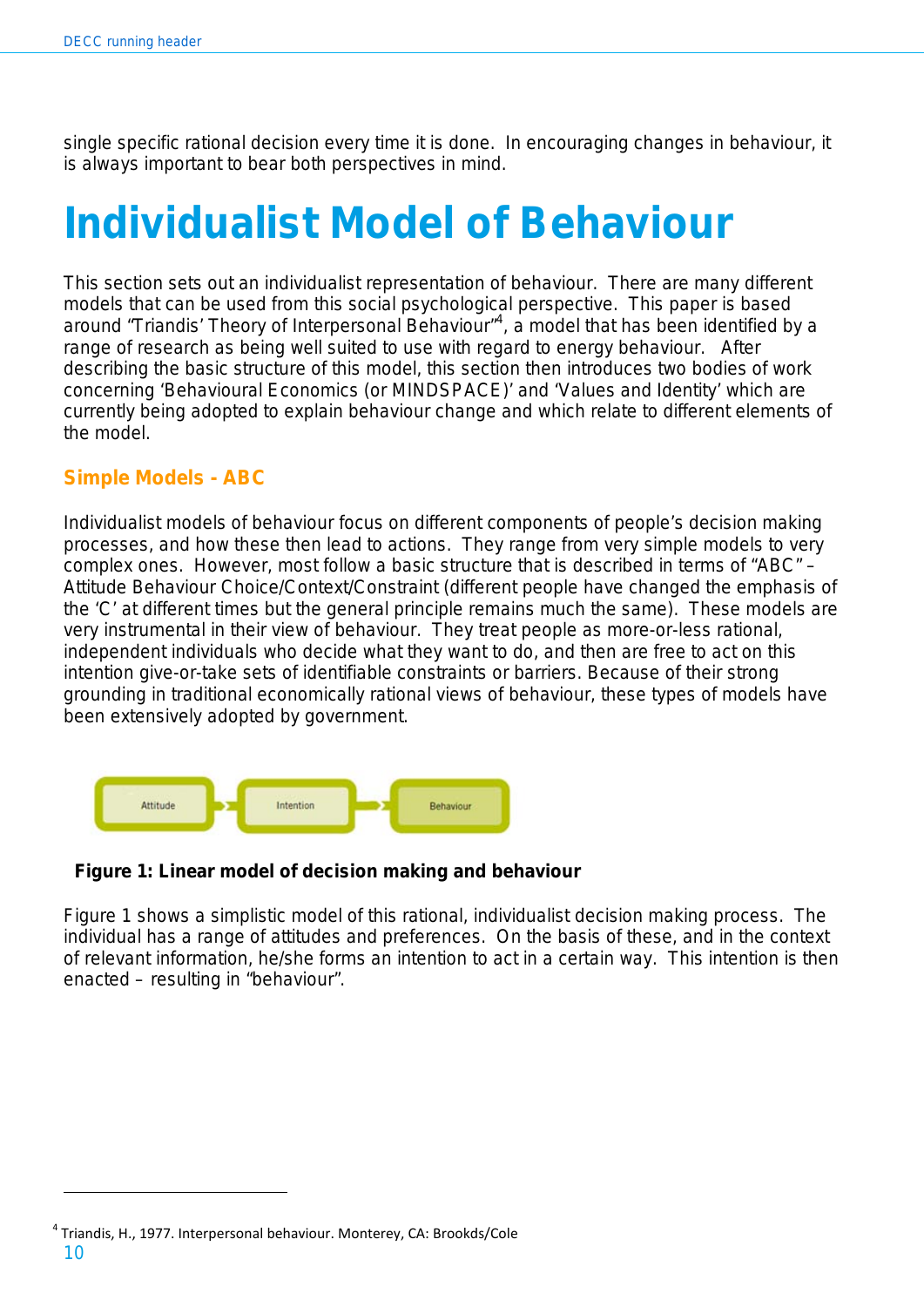## **Triandis' Theory of Interpersonal Behaviour**

Gradually, this very simple view of decision making has been expanded to take into account a number of other factors that have been demonstrated to be important in forming behaviours. [Figure 2](#page-10-0) shows a diagram<sup>5</sup> of Triandis' Theory of Interpersonal Behaviour. A recent review of behaviour change models in the context of domestic energy usage highlighted this as an advanced, although comparatively complex model, and concluded that it is "particularly useful in relation to energy consuming behaviours, much of which are based on habits and routine" (Sussex Energy Group, 20076 p17 & 23).



#### <span id="page-10-0"></span>**Figure 2: Triandis' Theory of Interpersonal Behaviour (1977 – reproduced from COI, 2009)**

Whilst this model might look initially very complex, all the different boxes are there to help! The basic core of the model that is most important in this paper are the 4 boxes on the right-hand side: Intention, Habits, Facilitating Conditions and Behaviour (see [Figure 3\)](#page-11-1). These set out the basic relationship of conscious/sub-conscious decision making (Intention), automatic routines and actions (Habits), and external barriers or enablers (Facilitating Conditions) in contributing to what we finally see as Behaviour.

Diagram taken from COI, 2009<http://coi.gov.uk/documents/commongood/commongood-behaviourchange.pdf>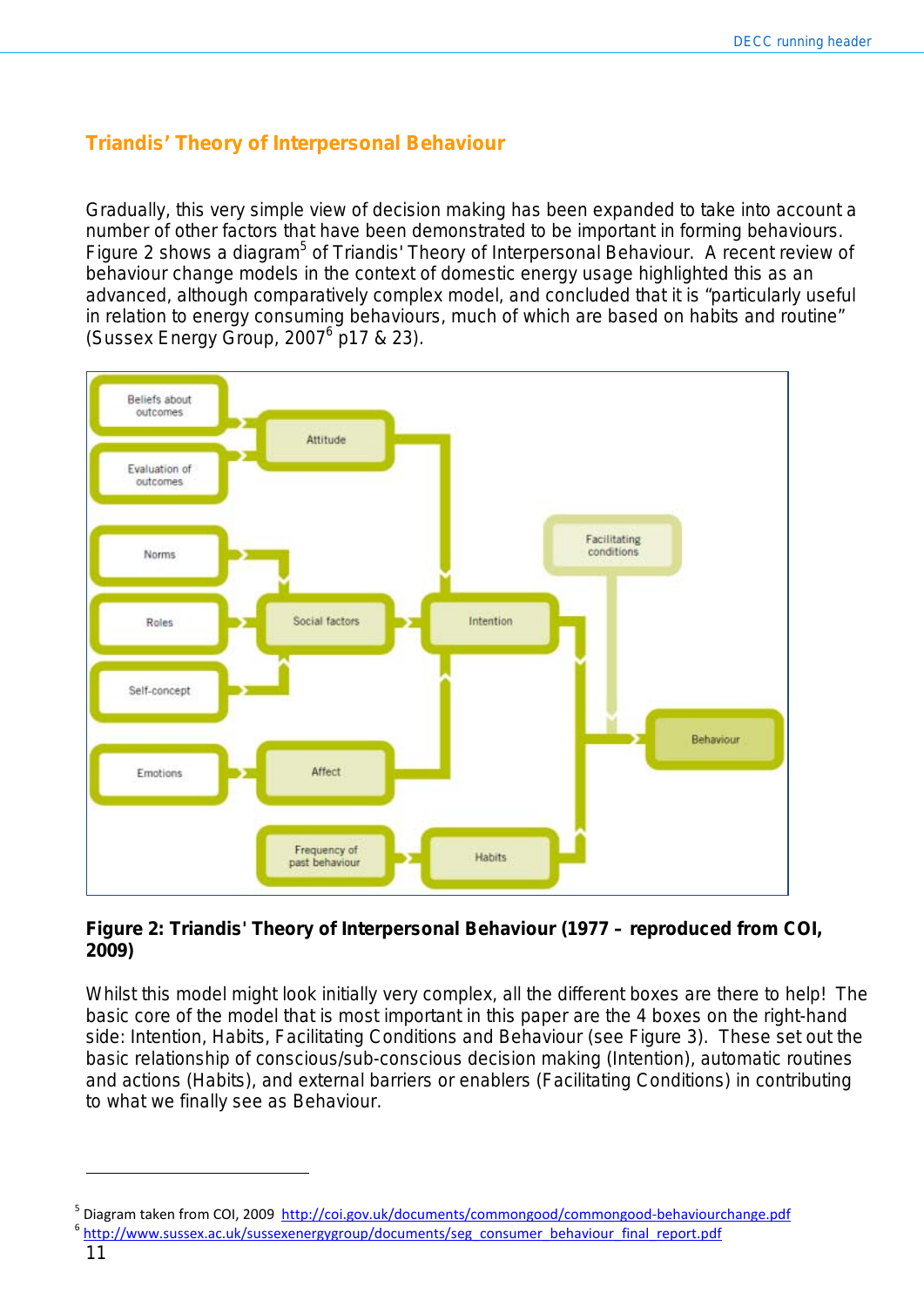

### <span id="page-11-1"></span>**Figure 3: Cut-down version of the Triandis Model**

The following section describes all the elements in this model in more depth. In general though, this model represents a person's actions as being controlled by a mix of their intentions and their habits and routines (Triandis originally ranked the importance of these factors as 1: Habit, 2: Intention, 3: Facilitating Conditions). An example of a habit intervening might be where someone intends to get up at 6am one morning to go to the gym before work, but finds themselves still sleeping till 8am as usual. In addition to this it allows for these to be further determined by 'facilitating conditions', a term that is used to represent a wide range of barriers to action, or aids and incentives. For example, if we were looking at how people made travel decisions with respect to public transport, the presence or absence of a bus service going from near where they lived to near where they wanted to go would be included as a "Facilitating Condition". Internal resources such as The affordability of the bus, or their ability to be on time to catch it could also be considered here.

#### <span id="page-11-0"></span>**Intention**



'Intention' represents the individual's decision making process, what a person consciously intends to do. Intention is made up of three key elements: attitudes held by the individual themselves; social factors relating to how the person sees themselves and their actions in relation to wider society; and 'affect' which represents a number of, mainly sub-conscious, emotional factors, including things like mood and values. Note that these three factors interrelate, as well as all contributing to intentions (eg. attitudes contain an element of emotion). The purpose of this model is to try and simplify things, however the true complexity of the situation should not be forgotten!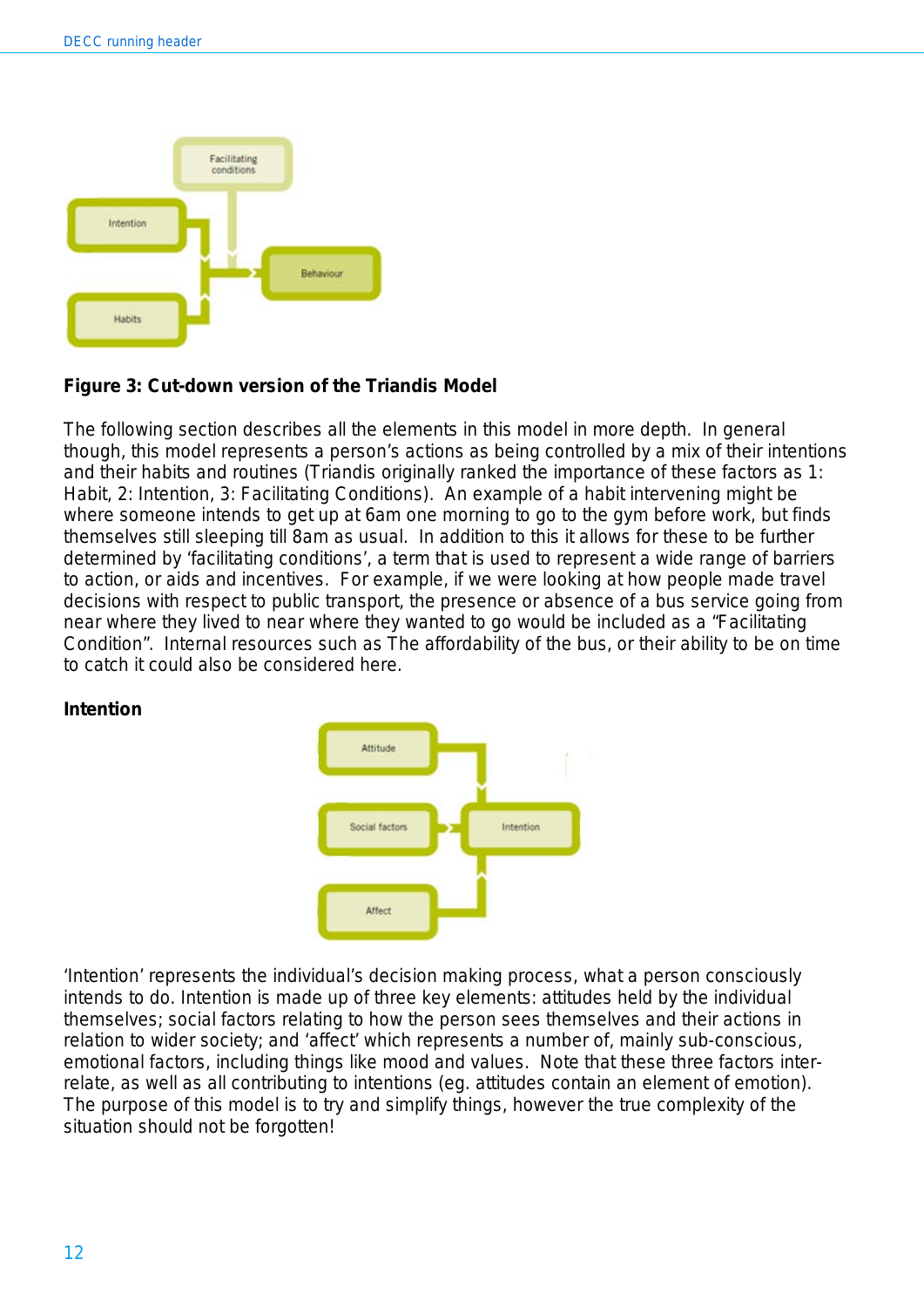#### **Attitude**



'Attitude' within this model is short for 'Attitude towards the behaviour in question', and is based around a combination of both beliefs about the outcome (such as its desirability in terms of its benefits for the individual and others) and an evaluation of the outcomes of the behaviour (e.g. how likely is it to succeed, and whether the desired benefits are worth any associated risks).

These elements will be shaped by a wide range of factors, such as underlying personal values, as well as knowledge and beliefs about the relative costs and benefits of the behaviour (which in turn are likely to be affected by actual external factors determining the costs and benefits such as prices and technical effectiveness).

It is important to note that the factors which lead to the development of this attitude extend well beyond the individual, and beyond anything that can necessarily be remedied in the short-term. For example, time pressures set by employers, or schools might significantly affect how different transport modes are compared, and personal skills such as driving or cycling proficiency will also help determine travel choices. Attitudes may also develop as a result of actually carrying out activities, for example bad experiences of getting builders to do work on one's house might lead someone to develop a negative attitude towards builders and building work in general.

#### **Social Factors**



In addition to personal attitudes towards behaviour, certain social factors have been identified as playing a role in determining behaviour. These social factors relate to the ways in which people see their place in society, and how they view other people. Probably the most influential of these social factors are people's perceptions of 'social norms'. Whilst this perception is likely to be influenced to some degree by what other people actually do, what a person *believes* other people do is more significant.

Roles form another social factor. Roles were defined by Triandis as "sets of behaviours that are considered appropriate for persons holding particular positions in a group". Whilst norms relate to how people generally act in society, roles relate specifically to people in similar positions to the individual in question and how they might be expected to act. This may include narrow roles regarding who is the main breadwinner in the household *("I earn the money so I can*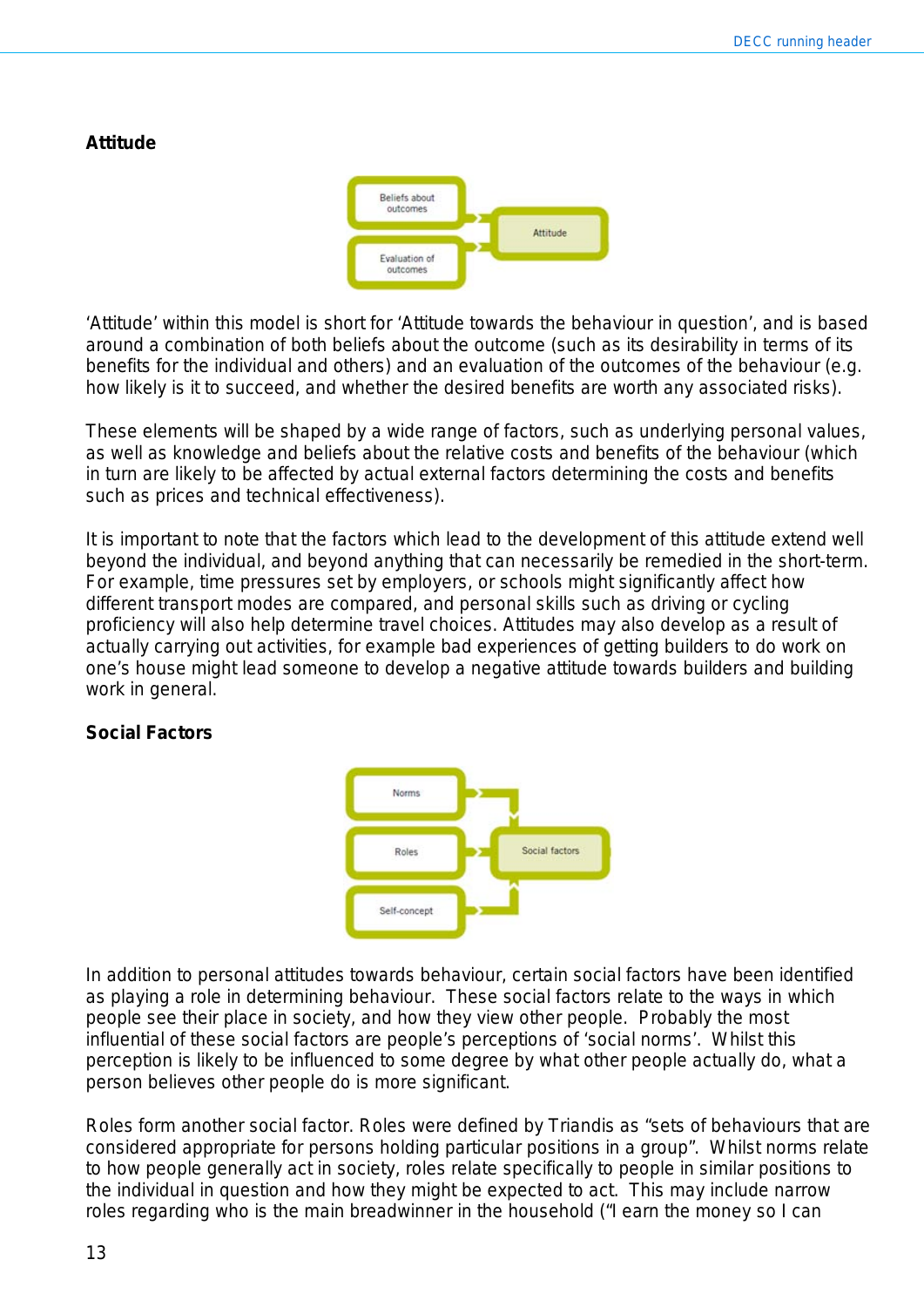*spend as much as I like on energy"*), or who manages and pays the bills (*"I need to ensure that bills are as low as possible so that we can always afford them"*). It may also involve much wider roles, such as societal responsibilities like those targeted by the "Are you doing your bit?" campaign<sup>7</sup> which sought to get people to understand that the large problems faced at a national or global level in terms of issues like climate change, waste, and transport, were often caused by the sum of lots of individual actions, and that therefore everybody had a role to play in resolving them. It might also include feeling a responsibility to demonstrate 'leadership'. Any individual may occupy a multitude of roles (e.g. parent, worker, sports fan, driver, pedestrian etc.) and may shift their behaviour accordingly depending on the situation they find themselves in.

Self-concept, one's perceived identity, plays a role in forming behaviour for example, by determining whether a person sees themselves as 'a good person' or even 'somebody who saves energy'. This identity may well be more complex than this, being based on a view that they are "Someone who saves energy to help protect the environment", "Someone who saves energy so as not to be wasteful", or "Somebody who saves energy in order to save money".

Self-concept is an important factor in determining whether action to promote certain behaviours may have a "spill-over" effect. For example, it has been suggested that if energy saving is promoted as a "low–carbon" or a "pro-environmental" action, it may lead to the triggering of other low-carbon/pro-environmental behaviours , such as increased recycling, or reduced car usage. If, however, it is simply promoted as a way to save money it is may be less likely to encourage other energy saving changes. Evidence for the existence of an environmental spillover effect is however very weak, and it is complicated by what is termed the "value-action gap" where there is often little correlation between people professing pro-environmental values, yet not managing to enact them (this may often be caused in part by facilitating conditions not being in place).

### **Affect**



'Affect' is a psychological term referring to the experience of feeling or emotion. Two common elements might be a person's mood at the time of making a decision, or their underlying set of usually unquestioned, values. Within the decision making process, emotions may play two main roles. Firstly, they might directly steer behaviour in certain directions, for example the act of doing something 'good' may promote a feeling of warmth of well-being, or conversely doing something 'bad' might provoke feelings of guilt or self-hatred. However, emotions can also play a role in sub/pre-conscious elements of decision making through subtle and even unrelated prompts that lead a person to feel positive or negative emotions that may significantly affect a decision. An example of this is that the inclusion of a picture of "an attractive, smiling female" on advertising material for loans led to a significant increase in people's uptake equivalent to a 25% decrease in the loans interest rate<sup>8</sup>. Similar subtle messages may also have positive or negative consequences with regard to the impact of energy efficiency information.

<sup>7</sup> <http://www.oecd.org/dataoecd/29/19/2397715.pdf>

<sup>8</sup> MINDSPACE p25<http://www.instituteforgovernment.org.uk/images/files/MINDSPACE-full.pdf>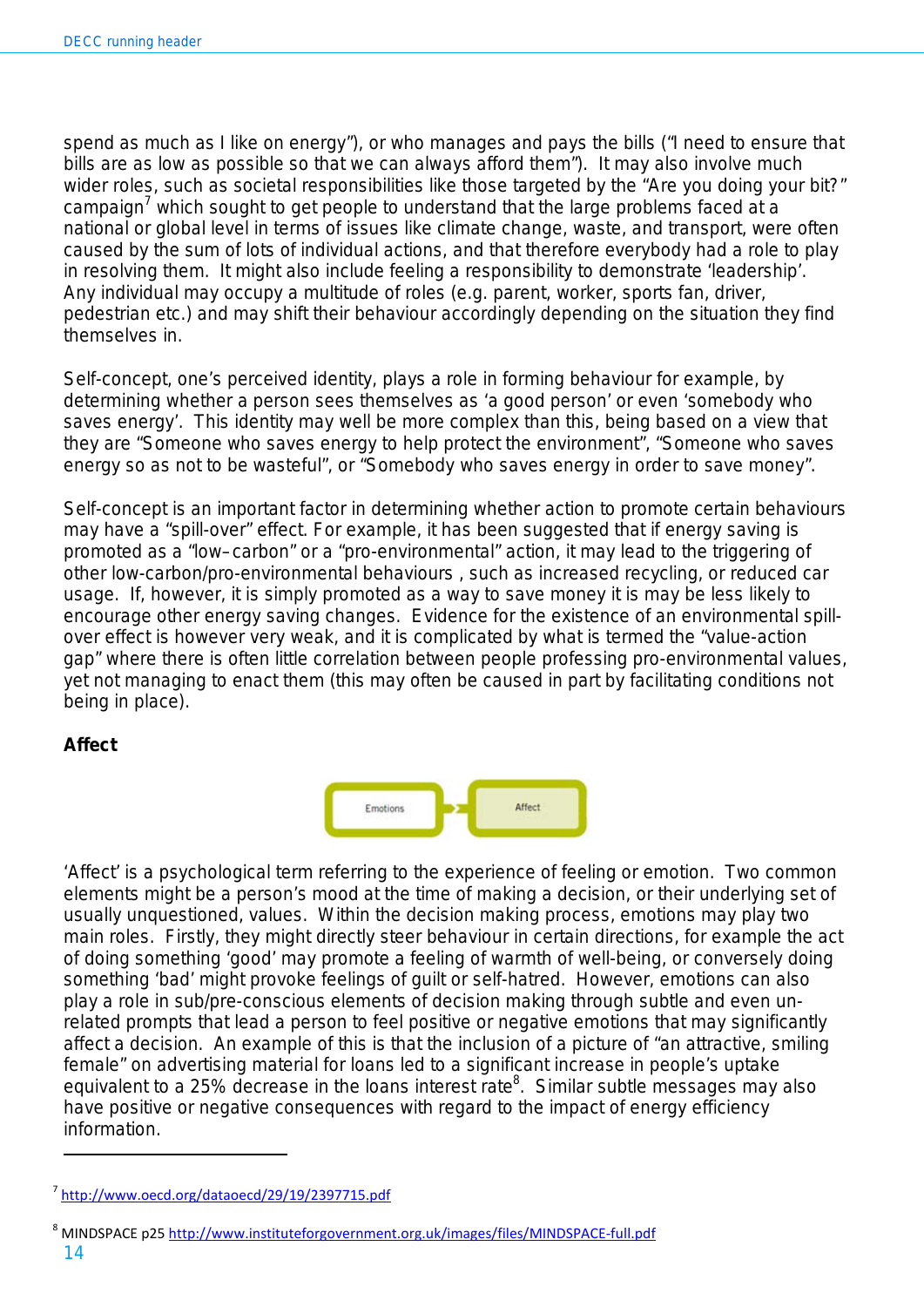# <span id="page-14-0"></span>**Beyond Intention**

The next section of the paper discusses the roles of habits and facilitating conditions within the Triandis model. [Figure 4](#page-14-2) shows how these are seen as impacting on behaviour after the conscious and sub-conscious formation of intention.



<span id="page-14-2"></span>**Figure 4: The relationship of Habits and Facilitating Conditions to Intention in the Triandis model**

# <span id="page-14-1"></span>**Habits**



In addition to Intention, unlike many other behaviour models, the Theory of Interpersonal Behaviour places "habits" as a significant, and potentially most important, influence on behaviour. Habits are seen as routine behaviour which is enacted without having to go through the conscious process of intention formation – hence habit represents an alternative, and completely separate path to behaviour in the model. When the TIB model was originally developed in 1977, very little work had been undertaken with regard to what constitutes a habit, and how they come to be formed. Within the model they are seen as being determined simply by the 'frequency of past behaviour'. More recent work has identified that for behaviour to become a habit, it needs not just frequency – but also 'automaticity' (defined by Bargh (1994)<sup>9</sup> as: lacking awareness of our action; lacking conscious intent; being difficult to control; 'having efficiency', and also a stable context (habits cannot be continued if circumstances are significantly altered). Some recent work has suggested that it takes (on average) 66 days of

<sup>9</sup> [http://www.yale.edu/acmelab/articles/Bargh\\_1994.pdf](http://www.yale.edu/acmelab/articles/Bargh_1994.pdf)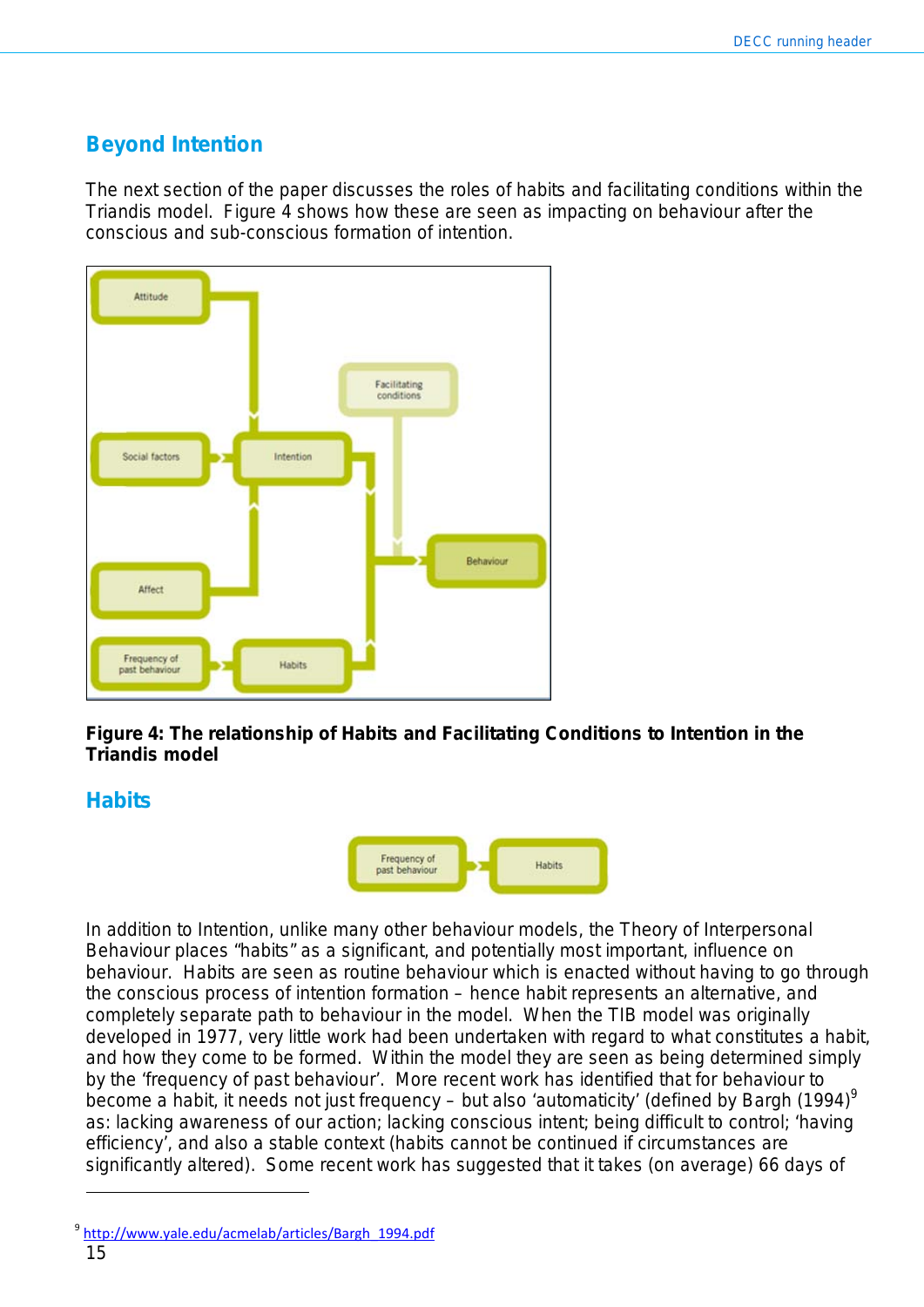repetition for habits to form<sup>10</sup> and for the action to become automatic and routinised (an example might be turning a TV off at a wall rather than leaving on standby). The propensity for a behaviour to become routine, and the speed with which it does will vary greatly.

As highlighted above, Triandis' TIB model fits into the Individualist approach to energy behaviour, drawing mainly on the Economic and Psychological theories. It treat individuals as, by and large, rational decision making creatures that have a number of sub-conscious tendencies that sometimes lead them into making decisions that do not appear to be in their maximum self-interest (as judged from an external, 'objective' viewpoint). Within this framework habits are simply a special category of repeated behaviour, albeit that they have become automatic and are therefore difficult to change. It is presumed that, in the first instance at least, the (now automatic) behaviour arose, or was constructed, from rationally based intentions and behaviour. This view of "Habits as Construct" is only one way of looking at habits. Another approach, based on a sociological approach to energy behaviour, that treats "Habits as Practices" will be described later.

# <span id="page-15-0"></span>**Facilitating Conditions**

Within Triandis' model, once Intention and Habits have interacted to determine what behaviour will be attempted, this behaviour can be enacted only if permitted to by 'Facilitating Conditions'. This term is used to refer to any external factors or internal resources which help, hinder or prevent a person translating their intentions or habits into enacted behaviour. In reality these play a more complex role, as knowledge about these factors is also likely to influence the formation of intention, rather than simply acting as a barrier once decisions have been made. Examples of facilitating conditions would include, with regard to transport decisions, whether or not practicable public transport is available to the desired destination, or in terms of energy efficiency, whether a person owns or rents their home, if it has hard-to-fill cavities, whether any listing or conservation area precludes solid-wall insulation, if the roof faces in a suitable direction for solar PV, whether appropriate financing schemes are available, etc.

Facilitating conditions

A lot of behavioural work has tended to focus on the removal of 'barriers' in this context, this stems from the traditional economic view that positive net present value is seen as sufficient reason for acting in a certain way. From this perspective the emphasis has been on things that prevent people from acting in a purely economically rational way.

It is however very important to also consider the provision of 'enablers' as well. This puts a much more positive light on this area. A major example of enabling has been the provision of door-step recycling collections. Prior to this, it wasn't that people couldn't recycle items, but door-step services made it very simple for them to do so. Defra's work on environmental behaviours clearly put enabling within their "4 Es Model": Encourage, Enable, Engage, Exemplify (see Annex 1 for more information on this).

<span id="page-15-1"></span><sup>16</sup> <sup>10</sup> <http://www.ucl.ac.uk/news/news-articles/0908/09080401>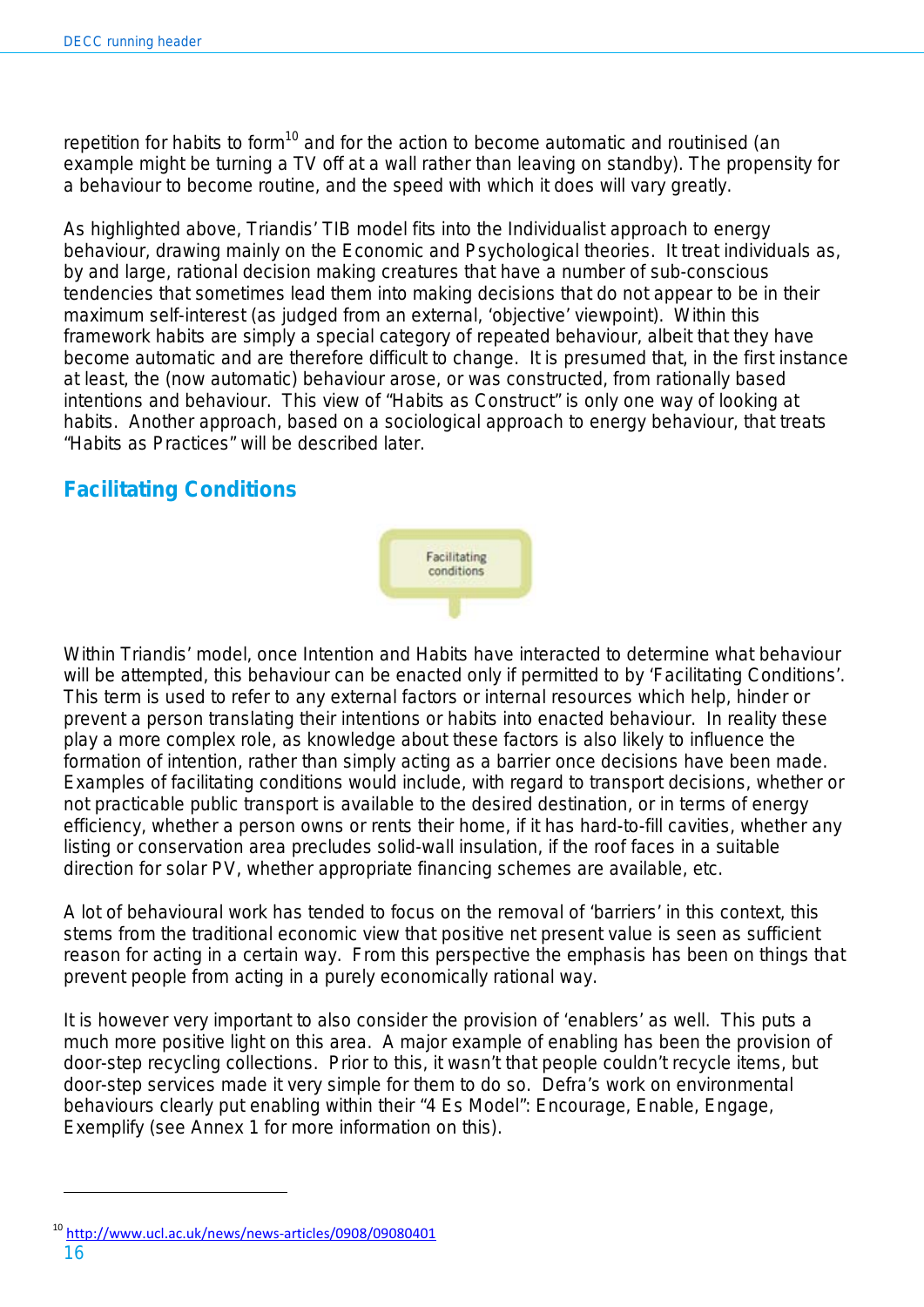# **How to Work with the Triandis Model**

The components that lead to the formation of 'Intention' within the Triandis model (i.e. Attitude, Social Factors, and Affect) are comprised of separate elements that might be able to be worked with in order to influence people's decision making processes and consequent behaviours.

As well as considering the economic assessment of benefits in forming people's attitudes and intention, there are currently two significant bodies of work that explore other psychological factors in intention formation. The first is behavioural economics, which looks at sub-conscious automatic mental processes which steer us into certain non-rational, less rational, or apparently irrational patterns of behaviour. The second looks at how our basic values and self-identity create foundations on which our intentions and expectations are formed.

## <span id="page-16-0"></span>**Behavioural Economics**

Alongside legislating to prohibit certain activities, or prescribing how, where and when they can be done, economics has been the major tool by which government has sought to steer people's behaviour. Traditionally, economics has assumed that correct pricing and better information is sufficient for people to make decisions. However, over the last 50 years evidence from psychology has helped to show people do not always make strictly rational decisions, often because elements of these three influences on intention (Attitude, Social Factors, and Affect) can impact on decision making.

*"Economists often use the assumption of rational maximisation of self-interest as a useful tool for analysis, especially as a simplification, but actual behaviour can be idiosyncratic and psychologically complex. Humans are not always consistent and are certainly not omnisciently rational as in some neoclassical economic models." Government Economic Service<sup>11</sup>*

This application of psychology to explore these departures from economic rationality has become termed "Behavioural Economics". It has become increasingly popularised over the last few years through books such as "Yes! 50 Secrets from the Science of Persuasion"<sup>12</sup> and "Nudge: Improving Decisions About Health, Wealth, and Happiness" <sup>13</sup>).

The basic premise of Behavioural Economics is that rather than making extensive calculations regarding the utility of every option available to us, our brains are hardwired to make a range of mental shortcuts or *heuristics*, which have evolved over time to be of benefit to us. This evolution is thought to have occurred a very long-time ago in the development of our brain known as the or *amygdala* or "lizard-brain". This means that we have can see two separate and distinct systems in our brains that determine our behaviour:

**Reflective System:** The part of the brain we consider rational, that makes careful, considered judgements, in a self-aware manner.

**Automatic System:** A range of sub-conscious processes, that allow us to respond very quickly to environmental circumstances (such as fight-or-flight mechanisms), or to follow routine behaviours (such as commuting) with minimal mental effort. The simple decision making

<sup>&</sup>lt;sup>11</sup> Behavioural Economics: A guide for Economists in Government, GES Standing Analytical Advisory Group 2009

 $12$  Goldstein, N Martin, S and Cialdini, R (2007)

<sup>&</sup>lt;sup>13</sup> Thaler, R and Sunstein, C (2008)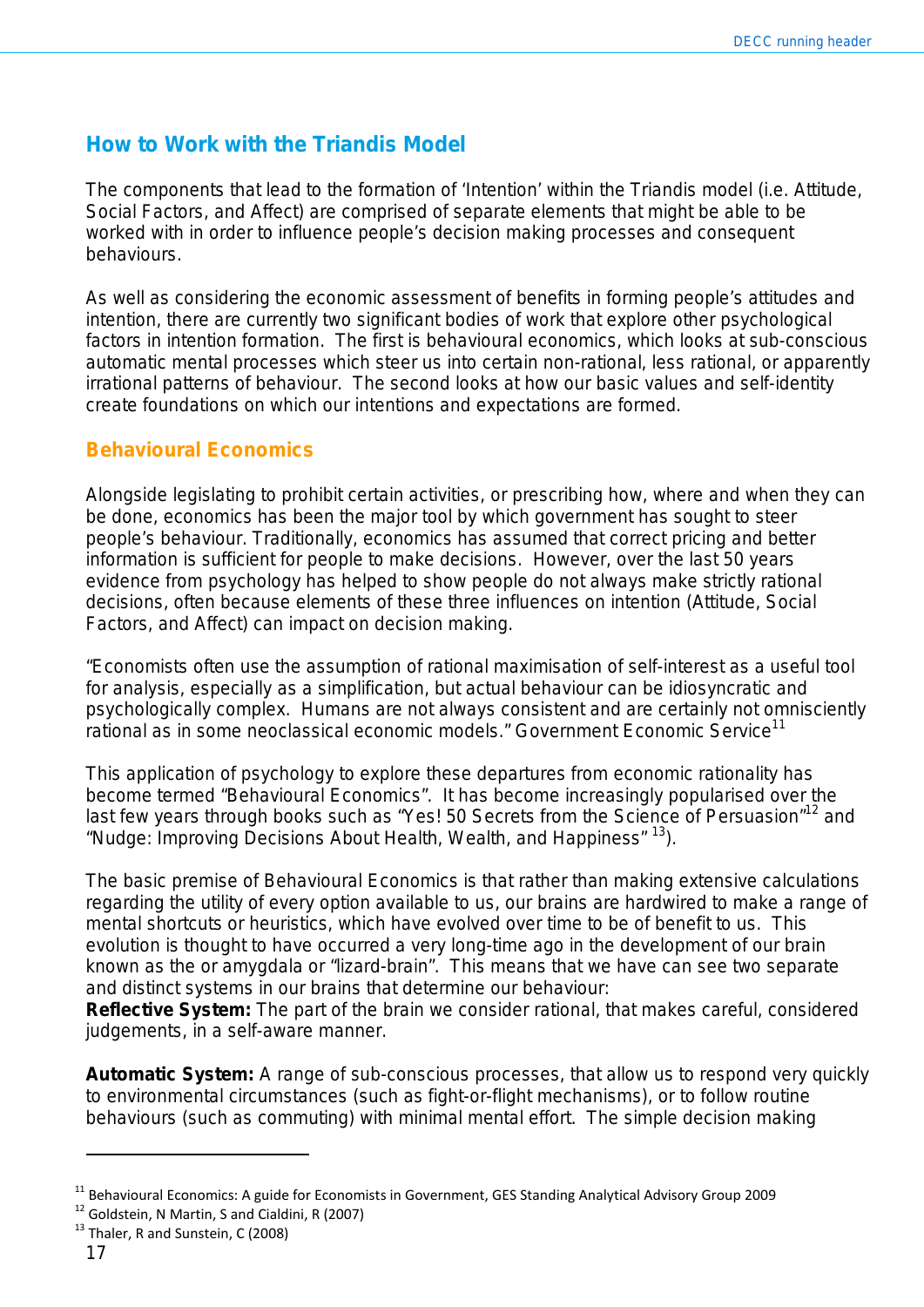processes that happen here also allow us to do a number of different things at the same time (such as drive and talk on a mobile phone simultaneously – illustrating that whilst the automatic system allows us to do many things without them being the full focus of our attention, it does not necessarily allow us to do them at peak performance!).

Whilst some of the basic patterns of these *heuristics,* or short cuts, are fixed in our brain they can be used in very adaptive manners that may change over time, and make it hard still to tell exactly how someone might behave on the basis of them.

#### **MINDSPACE**

A vast amount of work has been done in the fields of social psychology and behavioural economics. Recent work by the Institute for Government has conveniently packaged much of the work in this area in the context of government policy-making. The work is based around the MINDSPACE<sup>14</sup> mnemonic (below) which sets out a nine key elements for policy makers to consider when using this approach in behaviour change work.

**Messenger:** We are heavily influenced by who communicates with us. People will respond differently to what is said by government, businesses, friends and family, etc.

**Incentives:** Our responses to incentives are shaped by predictable mental shortcuts, such as strongly avoiding losses. People react differently to being told that insulation will "save them £100 per year", compared to being told that they are currently losing £100 from their home being poorly insulated.

**Norms**: We are strongly influenced by what other people do. If messages suggest that something is a problem because so many people are doing it (such as people taking shorthaul flights), this may inadvertently reinforce the behaviour as normal and may lead to increase in the behaviour.

**Defaults:** We tend to 'go with the flow' of pre-set options. If thermostats were built to automatically set/reset to 18°C people would probably tend to use less energy.

**Salience:** Our attention is drawn to what is novel and seems relevant for us. The Act On CO<sub>2</sub> campaign specifically advertised the benefits of insulation in DiY stores, where it reached people who were already involved in carrying out work on their homes.

**Priming:** Our actions are often influenced by sub-conscious clues. Real-time energy displays in public places may reinforce the importance of reducing energy usage.

**Affect**: Our emotional associations can powerfully shape our actions. Messages about insulation often convey notions of 'warmth' in order to trigger positive emotional responses.

**Commitments:** We seek to be consistent with our public promises, and reciprocate acts. Getting people to make a public commitment, such as the 10:10 campaign, has been shown to increase the change of them continuing to maintain this behaviour in the long-term.

<sup>14</sup> <http://www.instituteforgovernment.org.uk/content/133/mindspace-influencing-behaviour-through-public-policy>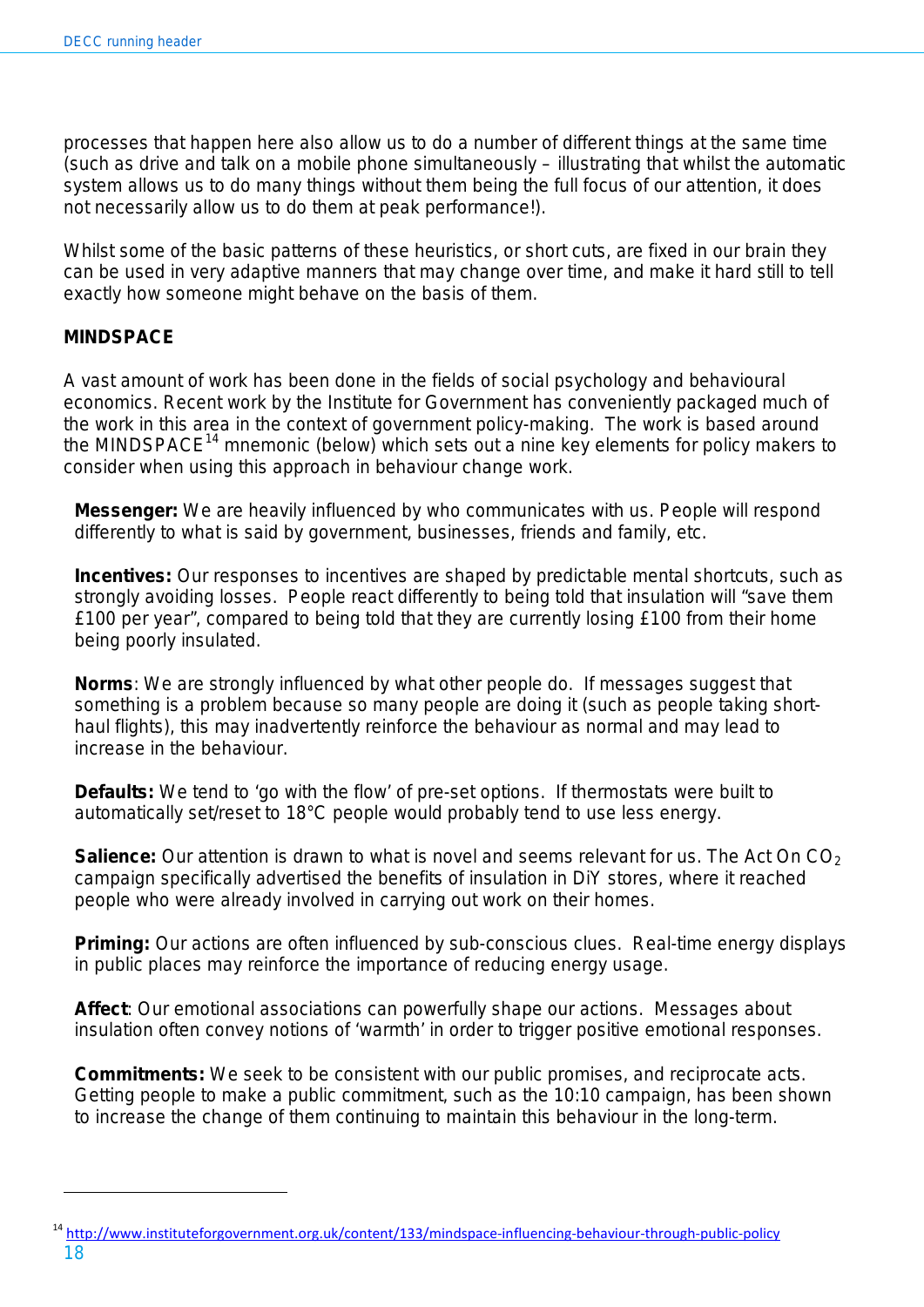**Ego:** We act in ways that make us feel better about ourselves. People may be more inclined to change behaviour when encouraged to be good, as opposed to being discouraged from being bad, or with regard to comparative billing they may be inclined to be "better than average".

Not all of these elements are relevant or able to be used in every circumstance, but the MINDSPACE framework is a very useful prompt and structure for beginning to approach most of the factors that lead to the formation of *Intention* within this model.

#### **Annex 3 provides some examples of how this structure can be applied to elements of energy behaviour, the reader is strongly recommended to read the [MINDSPACE](http://www.instituteforgovernment.org.uk/content/133/mindspace-influencing-behaviour-through-public-policy)  [document](http://www.instituteforgovernment.org.uk/content/133/mindspace-influencing-behaviour-through-public-policy) itself**.

Although behavioural economics tends to emphasise the formation of intention (as described in the Triandis model) as being partly based on conscious rational processes and partly reliant on these sub-conscious patterns and heuristics, it is also worth considering how the the Triandis model's view of habits as automatic, repeated behaviours also fits in the view of dual reflective and automatic systems. Again, this is a point where these models may be oversimplified as the various dual paths of Reflective/Automatic and Intention/Habit tend to operate at the same time and interact rather than being a case of either/or.

Behavioural economics also tends to focus on the point of decision making, and does not deal strongly with some of the underlying factors discussed above in Triandis' model, such as values, roles, and self-concept which can be grouped together and looked at as representing 'Identity'.

# <span id="page-18-0"></span>**Values and Identity**

How people perceive themselves is often crucial to how they consider it appropriate to act– whether by wanting (consciously or sub-consciously) to follow social norms, or by wanting to try and mark themselves out as different.

Within a number of campaigning groups (particularly WWF<sup>15</sup>) there has been a recent move to emphasise the need to focus on 'engaging' specific pro-social (humanitarian) or proenvironmental values within people and society in order to achieve significant shifts in behaviour (particularly with regard to climate change). Like behavioural economics, the arguments put forward suggest that the role that "facts" and rational analysis play in our decision making is limited. However, rather than focussing on our automatic system and the role of external prompts, this body of work focuses on the role of identity and values in driving our decision-making. This includes conscious and sub-conscious impacts on decisions and behaviour . Within the NGO sector this approach is being termed 'The Common Cause Approach" (from its focus on bringing together a range of pro-environmental and pro-social messages) or "Working With Values and Frames"<sup>16</sup>.

<sup>&</sup>lt;sup>15</sup> WWF (2010) Meeting Environmental Challenges: The Role of Human Identity [http://www.wwf.org.uk/what\\_we\\_do/campaigning/strategies\\_for\\_change/?uNewsID=3105](http://www.wwf.org.uk/what_we_do/campaigning/strategies_for_change/?uNewsID=3105) COIN, CPRE, FoE, Oxfam, WWF(2010) Common Cause: The Case for Working with our Cultural Values [http://www.wwf.org.uk/wwf\\_articles.cfm?unewsid=4224](http://www.wwf.org.uk/wwf_articles.cfm?unewsid=4224)

<http://valuesandframes.org/>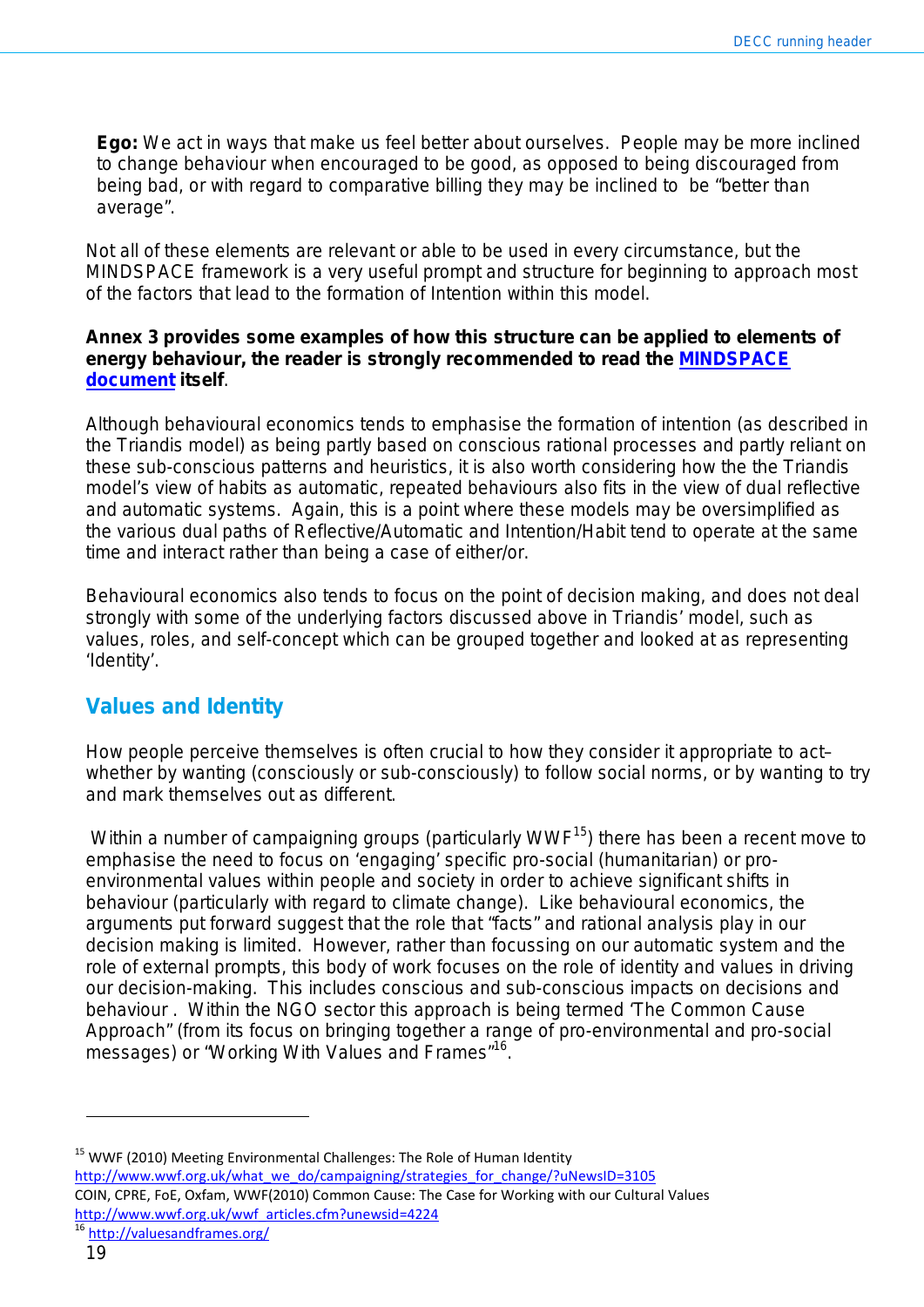This approach is concerned with tackling what it terms "bigger-than-self problems", problems such as climate change, global poverty or biodiversity loss. These are problems where it is not in an individual's immediate self-interest to engage in resolving them. When trying to get people to act in relation to these issues it is argued that it is necessary to, not just provide information, but to actually engage with their values.

The work identifies two broad types of values held by people:

**Intrinsic values** which see certain things as having inherent worth, such as a sense of community, and

**Extrinsic values** which are dependent on the response they elicit from others, such as social status (e.g. they seek praise or reward).

There is extensive empirical evidence that these two value sets operate antagonistically to each other, so whilst intrinsic values are associated with concern about, and acting to help address bigger-than-self problems, extrinsic values lead to less concern about other people or the environment. Messages that activate one set of values have been found to suppress the other set of values.

To provide an example, valuing 'money' is often seen as an extrinsic value. Beyond what is needed for a basic lifestyle, money is not directly worth anything – its value comes through attaining other things, including the status which it gives people in contemporary life. So, if for example, energy efficiency measures are sold to people on the basis of 'saving money' this message activates extrinsic value sets, and suppresses intrinsic value sets.

So whilst in the short-term people may act in the desired way and install insulation, the message is detrimental to developing a wider concern about the problems of climate change. This may then mean that people are less likely to undertake more expensive energy saving measures, or to buy 'green products' that cost more than conventional products<sup>17</sup>. This is particularly important in the long-term as Marginal Abatement Cost Curves indicate that only a limited number of the measures that need to be employed to meet climate targets are likely to have net negative costs.

#### **For a fuller explanation of this work, the reader is strongly recommended to read (at least the summary of) the [Common Cause report.](http://www.wwf.org.uk/wwf_articles.cfm?unewsid=4224)**

#### **Values and Action**

There is a wide range of work which argues for the existence of a "value-action gap" whereby people's behaviour is not seen to relate closely to their expressed values. For example many people advocating reductions in personal carbon emissions may themselves carry out a range of high-carbon activities. This does not necessarily imply that values do not relate to actions, only that they are not the only determining factor, and that other things come into play such as the social norms, facilitating conditions or habits, as described earlier.

 $17$  See page 9 of the WWF report

[http://assets.wwf.org.uk/downloads/meeting\\_environmental\\_challenges\\_\\_\\_the\\_role\\_of\\_human\\_identity.pdf](http://assets.wwf.org.uk/downloads/meeting_environmental_challenges___the_role_of_human_identity.pdf)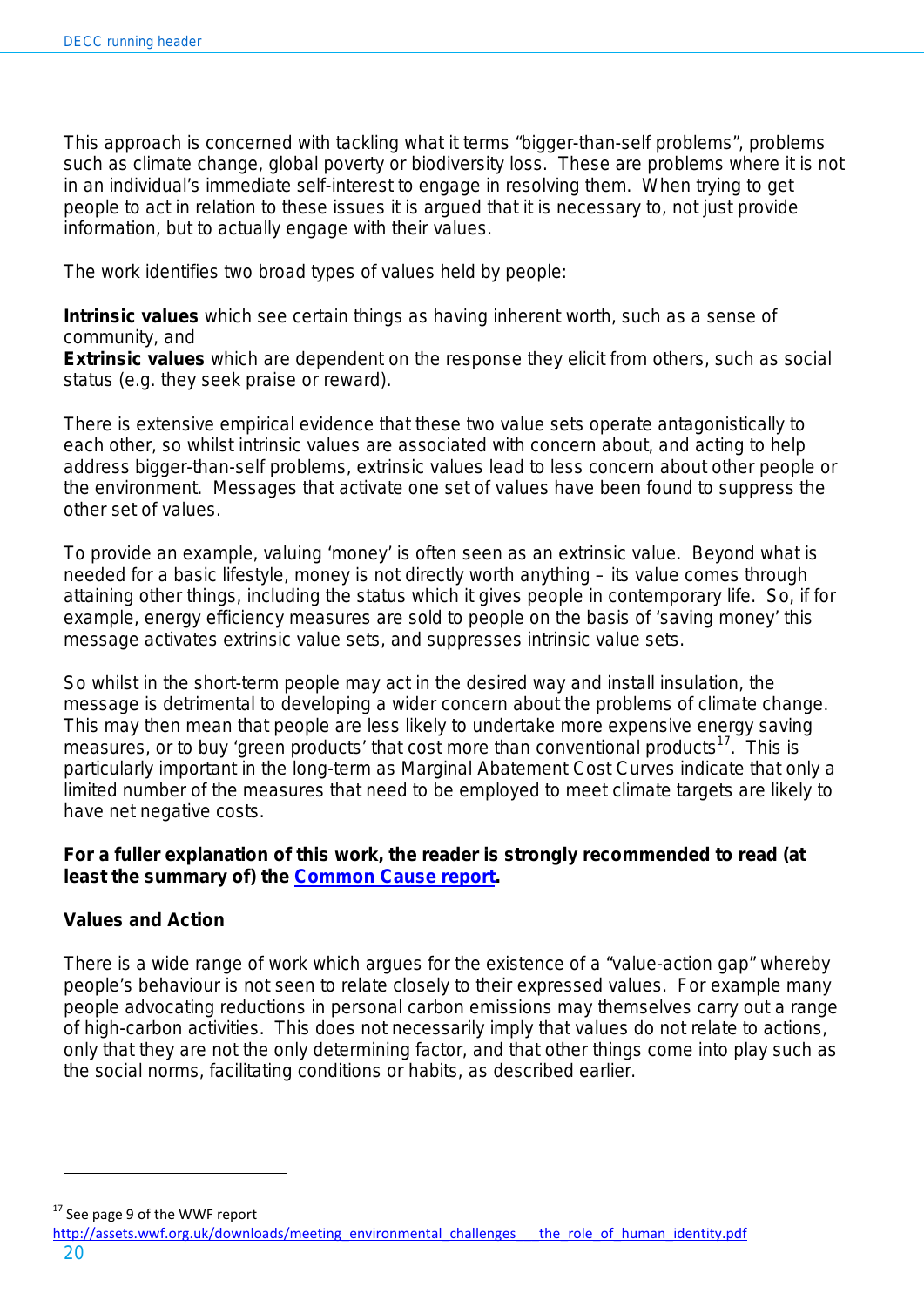It may be worth considering the role that values might play in a very specific instance, such as the context of "take-back" or "rebound" in relation to domestic insulation<sup>18</sup>. If someone has been persuaded to install insulation in relation to extrinsic values (e.g. with a "saving money" message) they *may* subsequently choose to make a potential trade-off between 'profit' and 'comfort' and feel quite content that in turning the heating up the only cost is to their own pocket and that the expense is worthwhile (money is only worth what it can buy, and increased warmth may be highly valued). However, if a message has been given that appeals to intrinsic values (such as protecting the environment) then the argument for turning the heating up in favour of increasing their own comfort is much weakened and there *may* be a lower risk of significant rebound occurring.

The role of money within decision making is complex. It seems to be the case that a lack of basic security undermines the importance that people attach to intrinsic values (those which are most important in motivating pro-environmental and pro-social behaviour). So for some demographics - the poor, or financially insecure – saving money may be a helpful message. However, concerns about money and wealth are generally antagonistic to pro-social and proenvironmental concern and therefore messaging should be avoided that identifies the opportunities for money saved to be used in high-status consumption, even where this is 'green' consumption.

Whilst putting out messages on the basis of "save money AND save the environment" might be a way of counteracting this, there is a danger that a reliance on this approach will lead to assumptions that everything that needs to be done to protect the environment will save money, and a quick look at Marginal Abatement Cost Curves clearly suggests that this will not be the case for very long. There is also some evidence that messages which make simultaneous appeal to opposing values (e.g. "save money AND save the environment" may actually be *less* effective in engaging an audience than a message that is consistent in its appeal to a particular set of values, *even where these values are opposed to those held most strongly by the target audience*.

Government has a role to play in strengthening in people's underlying values by attempting to engage with some of the pro-social/environmental values or 'deeper frames'. Evidence suggests that everybody holds all of the values to some degree, and therefore what is required is a great emphasis on the 'activation' of these values, as opposed to the notion of having to completely *change* some people's value sets. It is impossible to take a stand that is value neutral, attempting to do so simply perpetuates existing values, or allows other, overtly nonneutral, messages to dominate. It is also important to consider that messages about values can be conveyed not just by verbal messages, but also by actions, policies and social institutions as well.

<sup>21</sup> <sup>18</sup> For more detail on Rebound see UKERC study 2007<http://www.ukerc.ac.uk/support/tiki-index.php?page=ReboundEffect>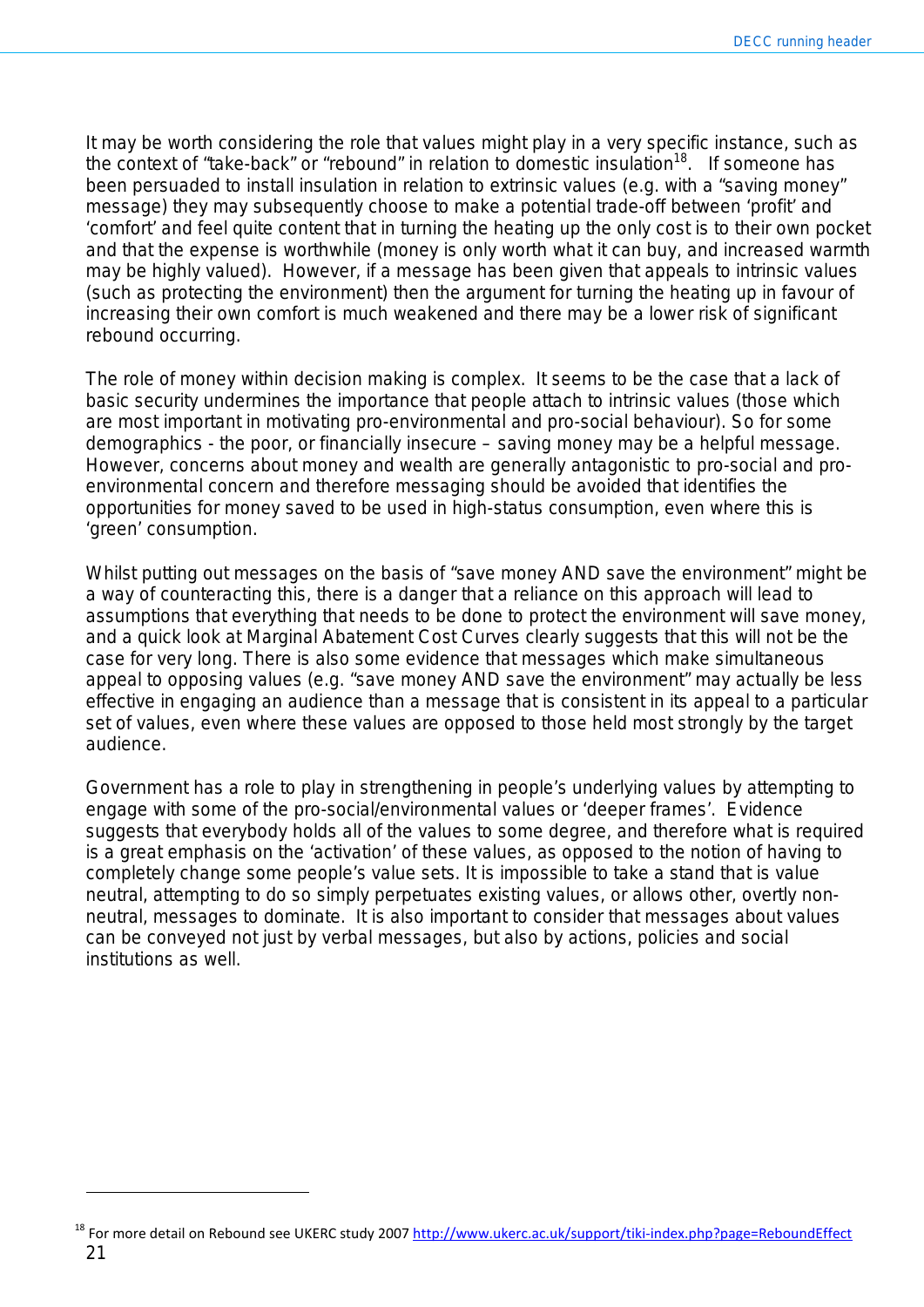# <span id="page-21-0"></span>**Socially Orientated Models**

The previous section looked at behaviour in terms of individual decision –making and action. This section looks at behaviour in a social context – taking the focus away from the *actor* and putting it instead on the *actions*. This approach relates largely to the sociological and educational theories discussed at the start of the paper, and puts forward a different model of behaviour that looks at three elements (Materials, Meanings and Procedures)<sup>19</sup> that can be seen to comprise social 'practices'. Rather than putting this forward as an entirely separate way of looking at behaviour, by putting this approach in the context of looking at habitual behaviours, it can be seen as being complementary to the individualist approaches, and so can be linked in with the Triandis model to show other drivers on behaviour that lie well beyond individual decision making process $^{20}$ .

# <span id="page-21-1"></span>**Why is a socially orientated approach helpful?**

Sociological approaches to energy behaviour have generally been used only to *study* energy use, rather than to design and implement interventions. They are included in this document for two key reasons. Firstly, individualist approaches to behaviour have often not been as effective at creating change as been expected or hoped, they also come with a range of concerns regarding issues of inclusivity, scaleability and the ethics of intervening in an individual's private space. Socially-orientated approaches (stemming from the sociological and educational theories outlined above) can provide a useful way to understand the complexities or the structures and processes that help generate certain practices, and then hold them in place.

Secondly, socially-orientated approaches should be able to help develop new strategies for changing behaviour – ones that involve a much wider range of stakeholders than those that would usually be associated with the target behaviours. This inclusivity sits well with aspirations for the market and 'society' to play greater roles in delivering policy objectives.

Thirdly, it can be argued that practice based interventions will involve little extra cost. Whilst the more conventional individualist approaches often tend to sit on top of existing policies, acting as a corrective 'patch', social practice based interventions may only involve getting multiple stakeholders to continue what they are doing, just slightly differently.

<span id="page-21-2"></span>This section looks at the sociological "Theories of Practice", and how they can be related to the individualist approach to behaviour outlined above so that they can clearly be used to enrich and supplement conventional understandings of behaviour, rather than as a completely separate approach.

l

<sup>19</sup> This is best described in Darnton, A, Verplanken, B, White, P and Whitmarsh, L (2011). Habits, Routines and Sustainable Lifestyles*: A summary report to the Department for Environment, Food and Rural Affairs.* AD Research & Analysis for Defra, London. But is derived from extensive work by Prof. Elizabeth Shove at Lancaster Universit[y http://www.lancs.ac.uk/staff/shove/](http://www.lancs.ac.uk/staff/shove/)<br><sup>20</sup> Again, it is advisable to note at this point that the aim of this guide is to suggest how these theories might be int

Academics have differing views regarding the extent to which these approaches can be integrated at a theoretical level.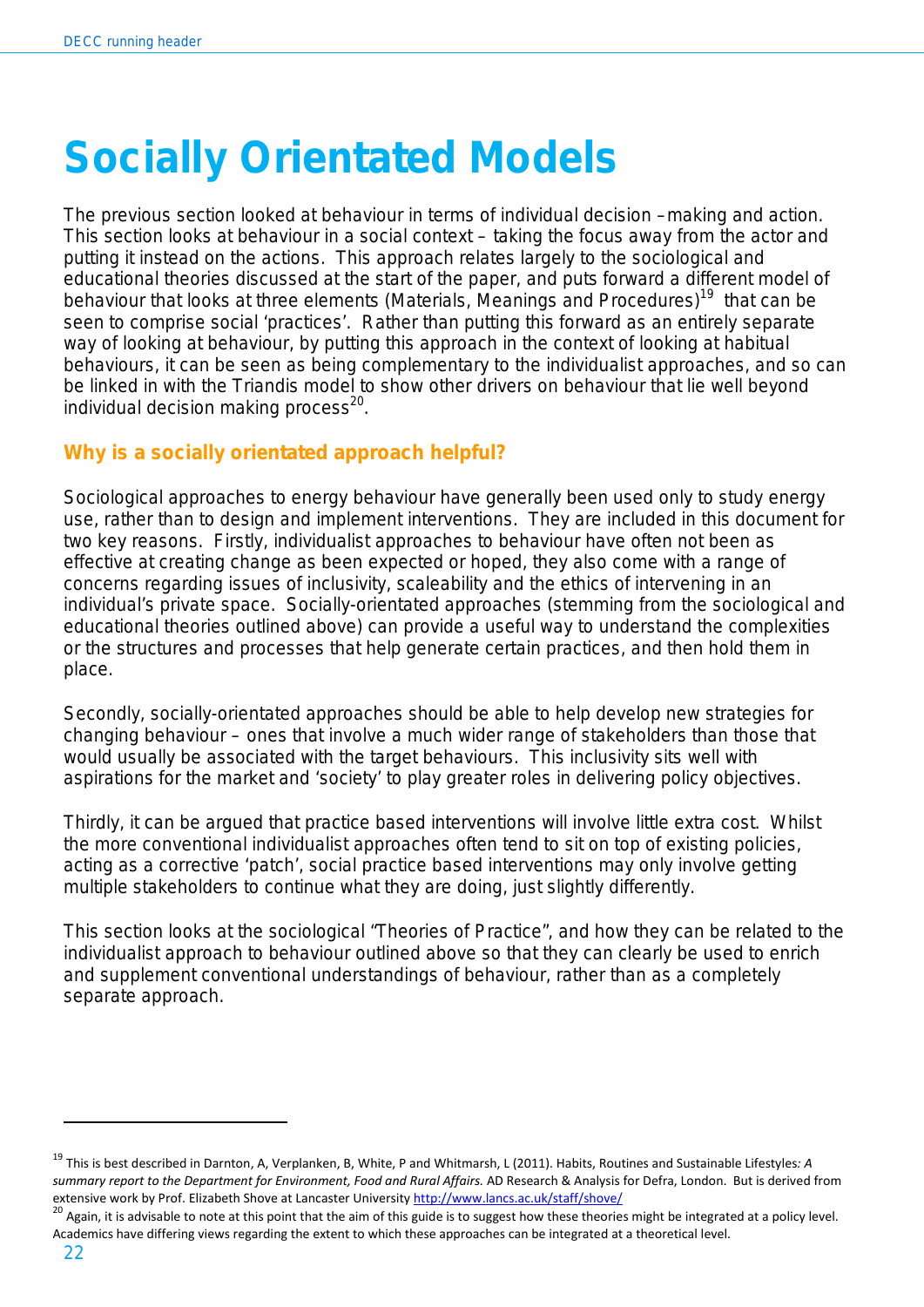# **Habits as Practices**

Within Triandis' linear 'ABC' model of behaviour described above portrays behaviour as the result of a constant stream of choices made on the basis of (largely) rational decisions made by individuals. In every case, an individual's behaviour is determined by their own weighing up of their attitudes to the behaviour in question, their conscious and sub/pre-conscious views of how they and their behaviour relate to wider society, their emotions regarding the issues, their previous decisions, and finally a whole range of possible external factors that will guide or prevent their chosen behaviour. The Individual is at the centre of this whole process. This approach can be effective – particularly when taken to its extreme, as illustrated by interventions such as Personalised Travel Planning<sup>21</sup>. However, with 60 million individuals in the UK it may be hard to calculate exactly which levers need to be pulled, and which drivers need to be in place to get everybody to behave in the desired way.

One sociological approach to energy behaviour looks at behaviour in terms of 'social practices'. In this approach, *the individual is no longer taken to be the unit of enquiry*. Instead focus is moved to the actions (or practices) themselves. As a simple example of this, it tells us very little to know why an individual might decide to have a cup of tea at any given moment. We possibly get a response such as "He was thirsty", or "The coffee had run out". Instead we can look at the "practice" of tea drinking itself – an activity that has come about through a long history involving our imperial past, modern technologies like the electric kettle, the move from loose-leaf tea to teabags, the introduction of mugs as opposed to cups and saucers, public health and the Victorian temperance movement, and a range of cultural and psychological associations with things like warmth, comfort and refreshment<sup>22</sup>.

Applying a social practices approach to policy issues is relatively new. It is however rising in profile, particularly with regard to the problem of habits and routine behaviours. As discussed above, within a psychological approach, the analysis of habits is based primarily on the simple fact that they are repeated behaviour. By approaching habits as routine practices we can begin to explore why so many habits are shared by so much of the population. Widespread social practices do not arise from a large number of individuals deciding independently that a certain goal should be achieved in a certain way. *"Practices exist beyond specific performances, they consist of interconnected sets of norms, conventions, understandings, embodied know-how, states of emotion, arrays of material thing*s"23.

# <span id="page-22-0"></span>**The "Three Elements" Model**

One approach that has been put forward for approaching policy issues from a social practice perspective is using a three elements model (see [Figure 6](#page-26-0) – showing three elements diagram indicating practice as the dotted line, emerging and being locked in place by the three sets of societal factors).

<sup>&</sup>lt;sup>21</sup> See<http://www.dft.gov.uk/pgr/sustainable/travelplans/ptp/>

<sup>&</sup>lt;sup>22</sup> To get an idea of the complex range of issues involved listen to Radio 4's History of the World in 100 objects on "A Victorian Tea-Set"<http://www.bbc.co.uk/programmes/b00v71qr>

<sup>&</sup>lt;sup>23</sup> Shove, 2009<http://eetd-seminars.lbl.gov/sites/eetd-seminars.lbl.gov/files/Shove.lbl09-web.pdf> (after Reckwitz)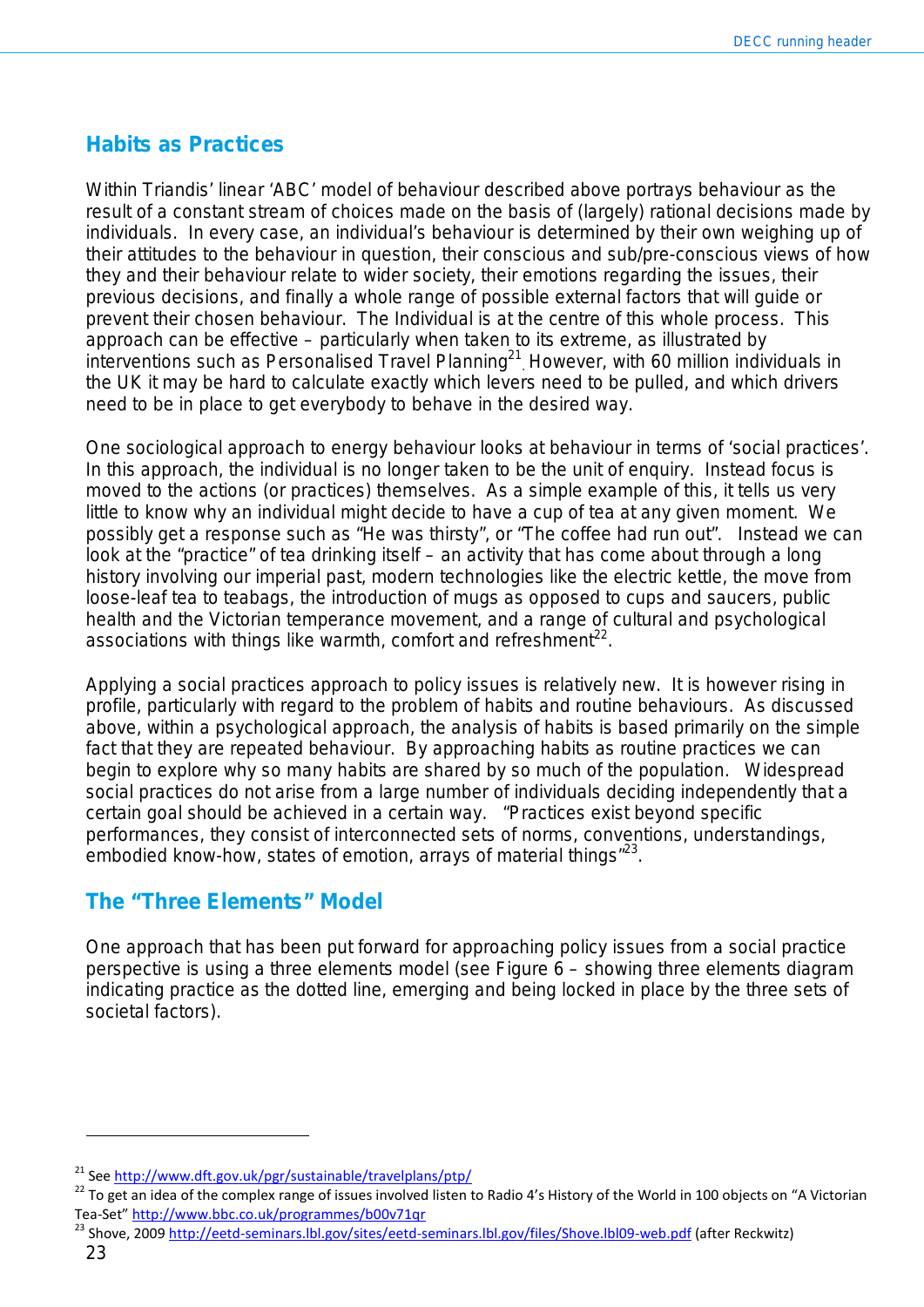

# **Figure 5: Three Elements model (from work by Elizabeth Shove<sup>24</sup> )**

Drawing on a long history of sociological work in this area, Shove's recent work has defined three elements which come together as a social practice:

**Materials:** Physical objects which permit or facilitate certain activities to be performed in specific ways (such as the move away from cups and saucers to mugs, the introduction of the teabag removing the need for a teapot, the introduction of the electric kettle).

**Meanings:** Images, interpretations or concepts associated with activities that determine how and when they might be performed (such as the notion of a tea-break which posits tea as a refreshing or revitalising activity, or associations with times of day such as 'English Breakfast Tea').

**Procedures:** Skills, know-how or competencies that permit, or lead to activities being undertaken in certain ways (such as "one for each person and one for the pot", "milk first or after?" or the art of the Japanese Tea Ceremony).

These three elements are not all independent from each other, there will be interactions. For example the need to pour milk first (Procedure) was due to the fragility of bone china tea cups (Material) which would shatter when filled with boiling liquid.

Practices (represented by the dotted circuit) can be seen as *emergent properties*, arising from the interaction of these elements, they do not come about as a direct and linear result of the various elements. The elements are already in circulation within everyday life, and appear within other social practices (e.g. kettles also fill hot water bottles, and beer is also understood as being refreshing). They become normal through a gradual alignment of the three elements,

 $24$  See The Choreography of Everyday Life: Towards an Integrative Theory of Practice <http://www.lancs.ac.uk/fass/sociology/staff/shove/choreography/front.htm>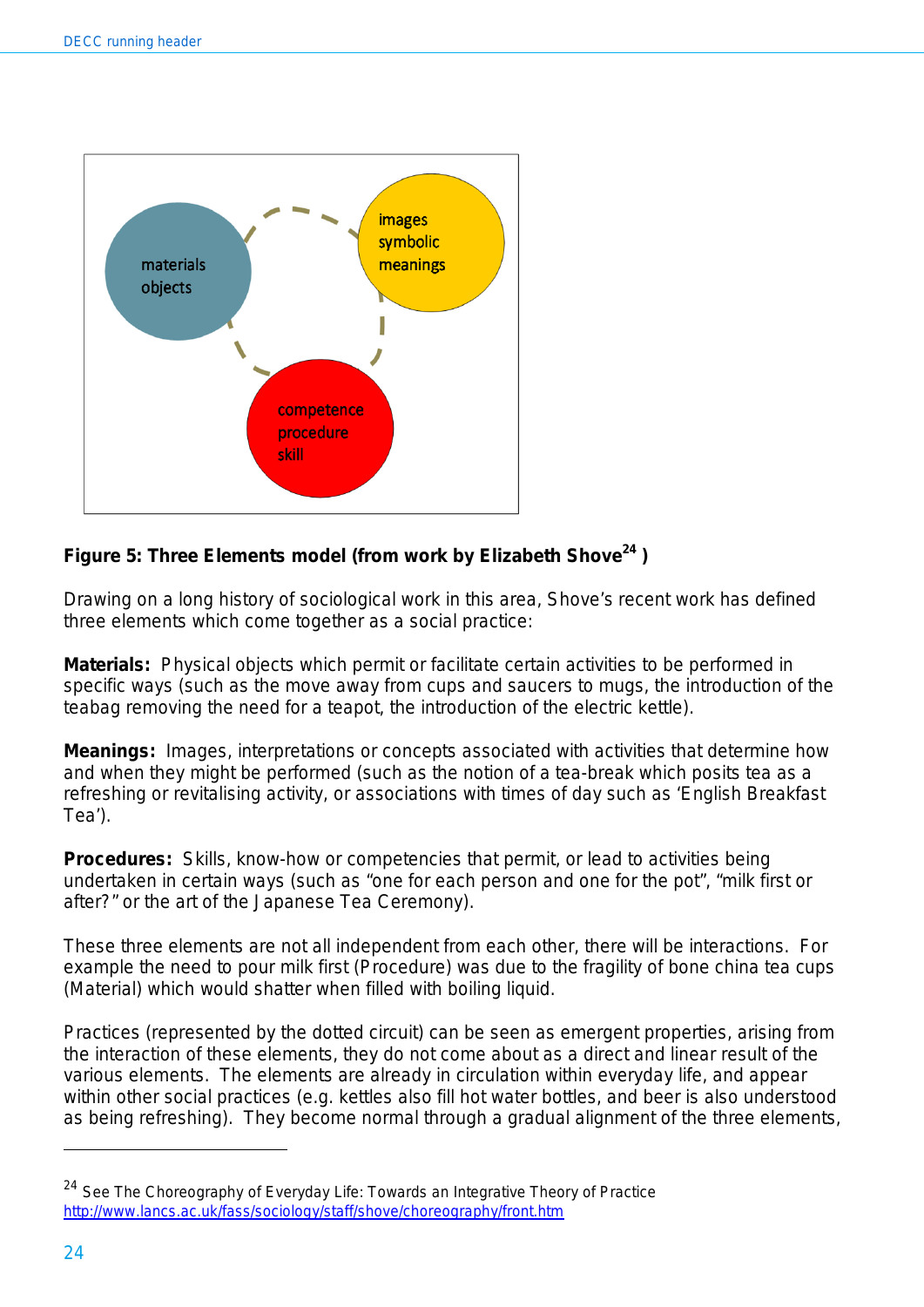resulting in new sets of societal expectations or conventions. The implications of this approach include accepting that policies will need to be designed to encompass a wide range of actors, and they may need to accept a more complex approach as to how specific outcomes might be achieved.

Policies may need to be designed to involve a co-ordinated mix of interventions which may lead to challenges in terms of evaluation as each intervention may only have a small direct impact, but the whole may be greater than the sum of the parts.<sup>25</sup> Influencing changes in practices will necessitate the action of a range of actors across society including government, business and industry, NGOs, local communities and the media.

This may not be as difficult to conceive of as it might initially seem. Increasing focus on localism, Big Society and the role of the market all point in the direction of devolving decisions, actions and control to parties other than central government. The involvement of this wide range of actors does not necessarily preclude the potential for very significant actions to be taken by government though. For instance, in terms of material elements, state involvement/investment/intervention has historically played a very significant role in changing practices, for example providing sewerage systems, road and rail infrastructure, the national grid etc. However, it should not be assumed that providing infrastructure alone is sufficient to change behaviour/practices e.g. providing charging points for electric vehicles. The involvement of an array of actors across society is essential for implementing a social practices approach to policy making and is likely to result in the development of very different tactics compared to focussing on individuals.

**For a more detailed analysis of Habits as Behaviours and as Practices – see Darnton et al. (2011) Habits, Routines and Sustainable Lifestyles (EVO 502): Summary Report to the Department for Environment Food and Rural Affairs, March 2011**

<sup>&</sup>lt;sup>25</sup> This is already the case in transport policy where it is clear that attempts to achieve modal shift need to encourage and support the new modes, put disincentives in place for undesirable modes, and ensure that freed-up road space is protected from being filled up by new traffic.

<http://www.dft.gov.uk/pgr/evaluation/evaluationguidance/existingnetworks/frameworkreport.pdf>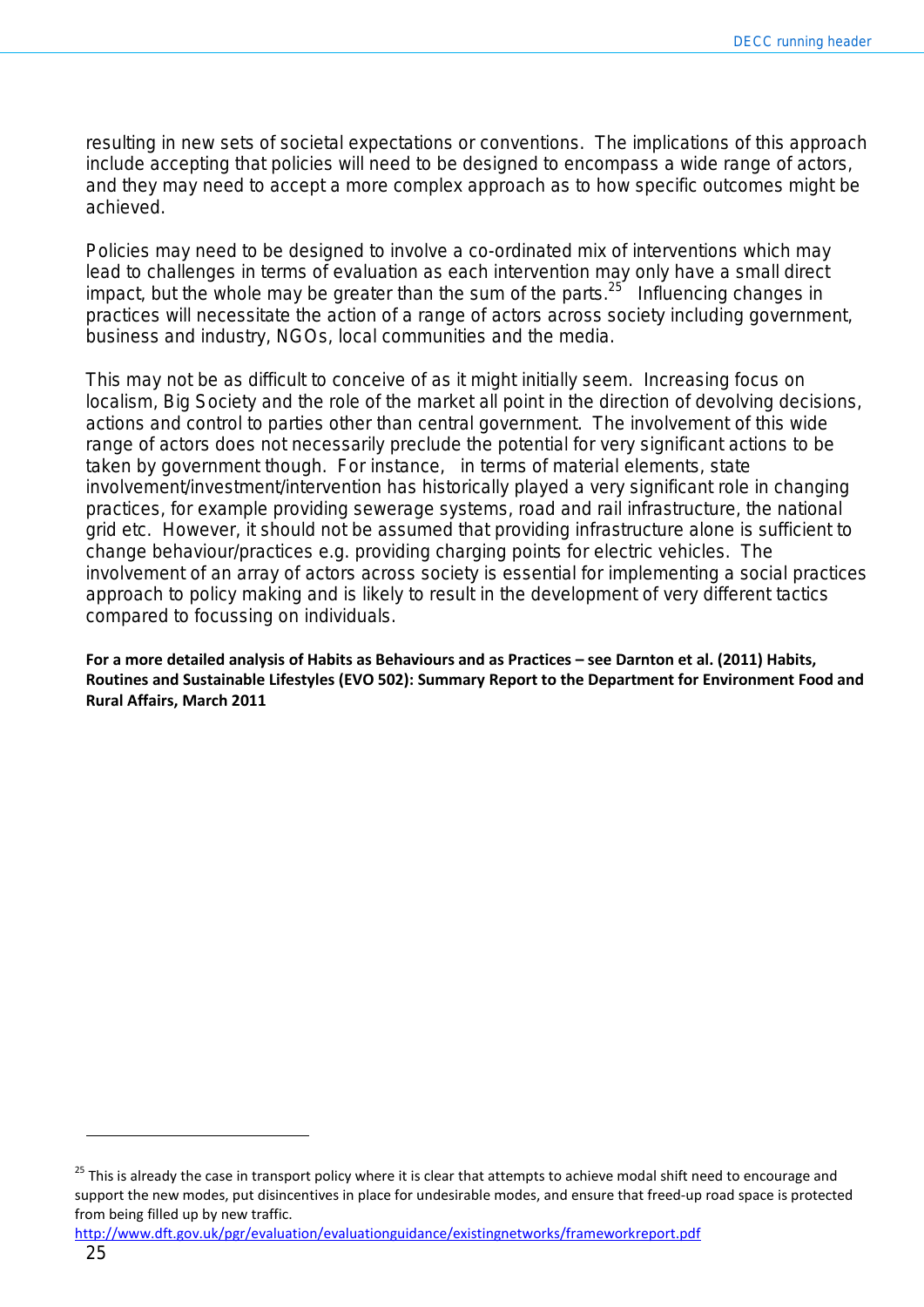# <span id="page-25-0"></span>**Looking at Energy Practices**

#### **"If a building is set, regularly at, say, 22°C … [and] …If enough buildings are controlled at this temperature, it becomes a norm for that society at that period of its history, and anything different is regarded as 'uncomfortable'" - Humphreys (1995)**<sup>26</sup>

Within the area of domestic energy efficiency there are a number of possible 'practices' that we can identify as relevant. Rather than simply looking at people's behaviour in using energy, the social practices approach emphasises looking at the activities themselves, how they are undertaken and the elements of which practices are constituted (such as material infrastructures or social expectations and conventions, competence and know-how). Examples of practices and why they might be of interest in terms of energy use include:

- **Seeking (thermal) comfort** particularly through the use of heating or air-conditioning to achieve specific temperatures that have been established as global norms;
- **Washing (both personal bathing and laundry)** with regard to changes in the reasons people wash, and methods they use that lead to increased frequency and consequently higher energy usage (e.g. through a move from seeing them as a means of removing dirt, to using them to achieve a state of 'freshness');
- **Home improvements** and how it might be easier to sell insulation as a 'home improvement' measure than as either a money saving, or environmental measure as people may already be engaged in practices around 'home maintenance' or 'improvement';
- **Entertainment** and the move towards much more energy intensive leisure activities from 'jumpers as goal posts' to FIFA on the X-Box, and 'sing-a-longs round the piano' to Simon Cowell and the X-Factor.

#### **A summary of Elizabeth Shove's work on energy intensive social practices "Comfort, Cleanliness and Convenience" is provided in Annex 4. Readers are strongly recommended to at least read the [paper](http://www.lancs.ac.uk/fass/sociology/papers/shove-converging-conventions.pdf) and/or the [full book.](http://www.bergpublishers.com/?tabid=1097)**

As discussed above, this social practices approach is relatively new to policy-making, previously having been used primarily for academic analysis and even here, it is an emerging programme of work. At the very least, it can help provide a richer understanding of some of the hidden issues that prevent effective implementation of measures based on individualist perspectives, highlighting the often simple (sometimes complex) systems of ideas, skills, and objects that 'lock in' unsustainable behaviours. However, this approach is beginning to be used in policy to help analyse problems in a more holistic and systemic manner, suggesting solutions that bring together a range of different actors that are involved in the creation of these practices.

N Spon. Quoted from E.Shove (2010)

<sup>&</sup>lt;sup>26</sup> Humphreys, M. (1995), ['Thermal comfort temperatures and the habits of Hobbits',](http://books.google.co.uk/books?id=fxXS85SQqHcC&pg=PA3&lpg=PA3&dq=) in Nicol, F., Humphreys, M., Sykes, O. and Roaf, S (eds), Standards for Thermal Comfort, London: E & F

<http://www.lancs.ac.uk/staff/shove/transitionsinpractice/presentations/cambridgefeb10.pdf>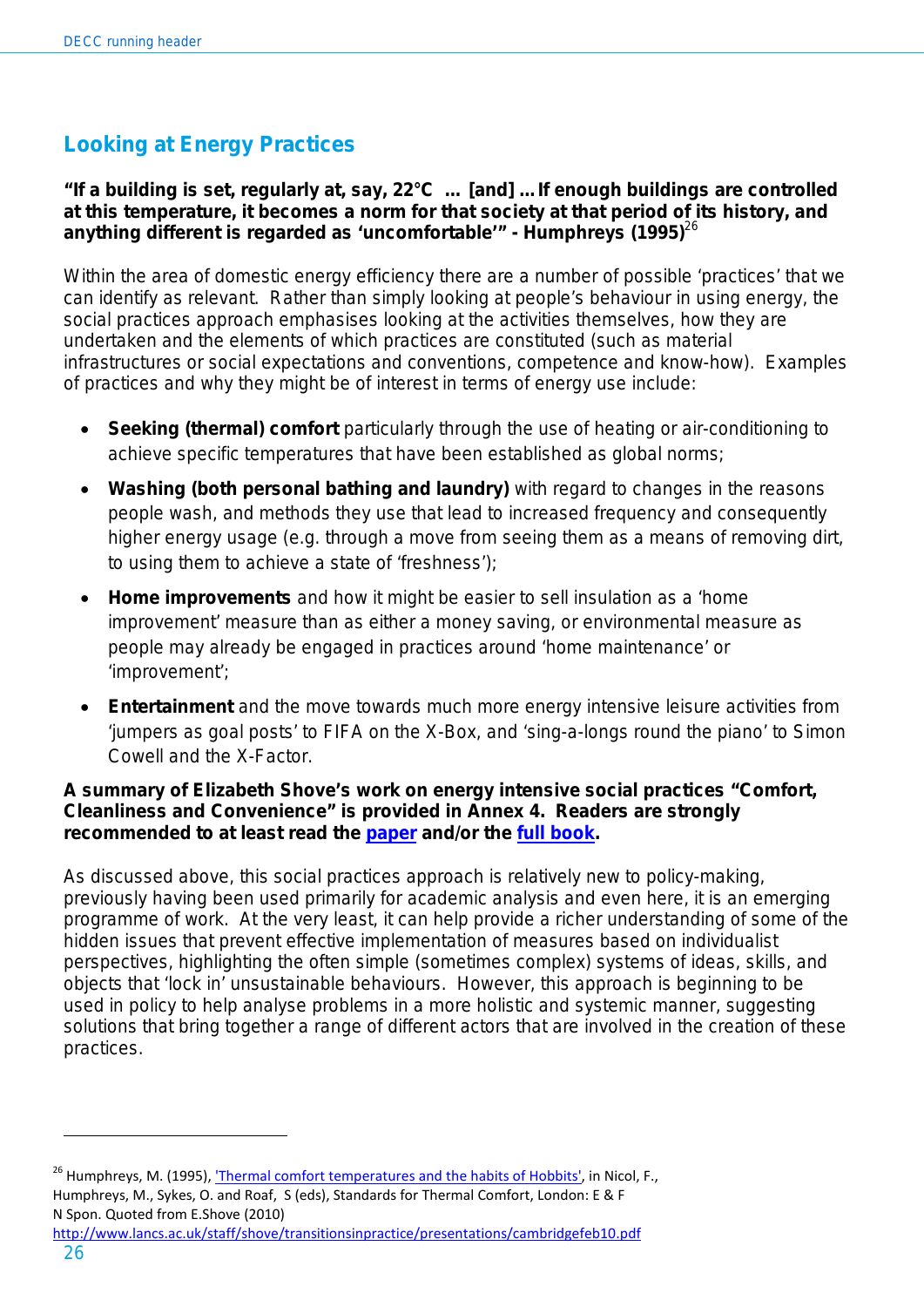[Figure 6](#page-26-0) illustrates an example (taken from the Darnton/Defra Briefing note) looking at the practice of line drying laundry. This example helps to show how this tool can be used in workshop environments to show up complex interactions between very different areas of the social world – in this case highlighting how conventional working patterns or education policies can strongly impact on transport behaviours.



<span id="page-26-0"></span>**Figure 6: Three Elements model used to illustrate the practice of line drying laundry (from Darnton et al. 2011)**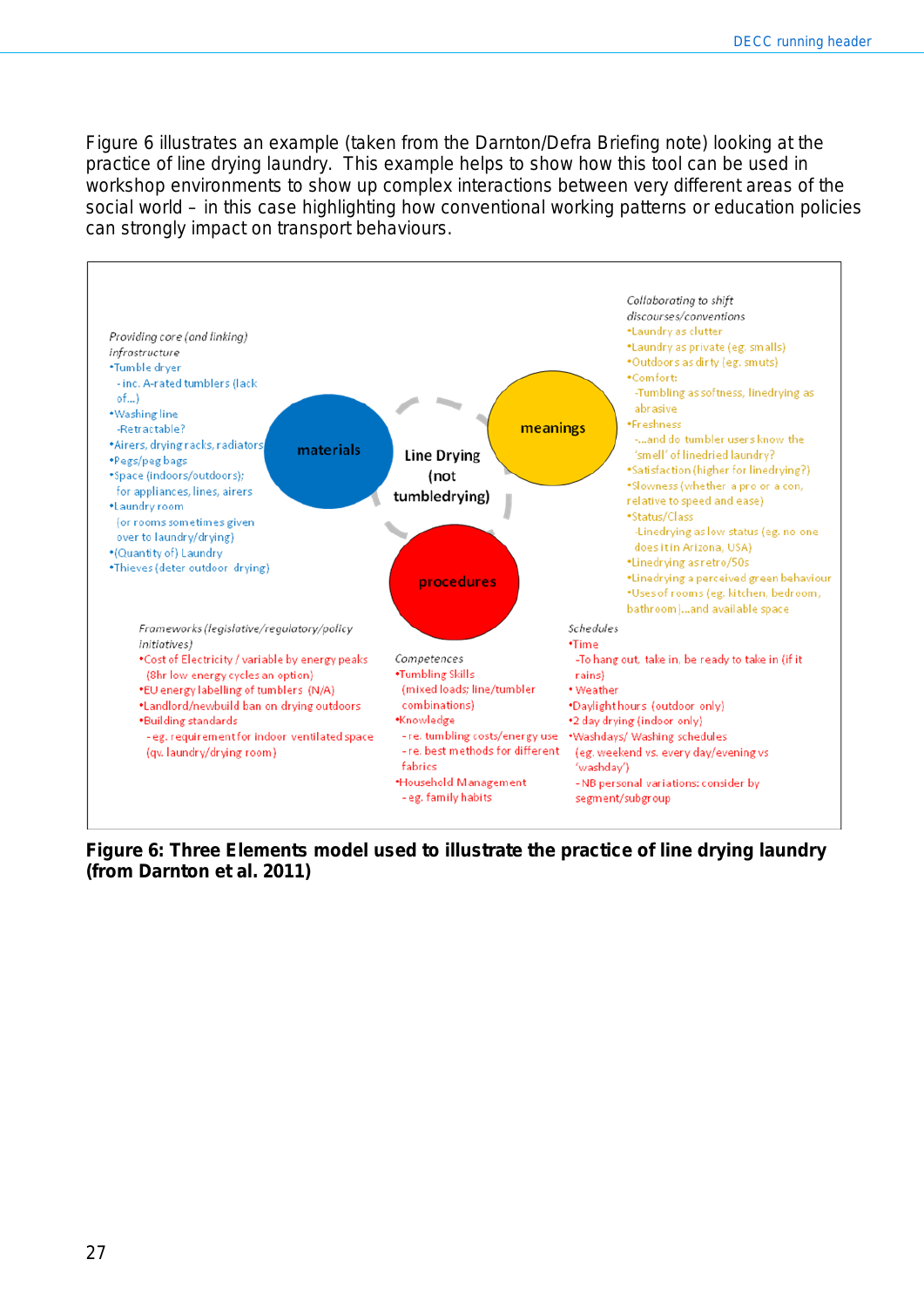# <span id="page-27-0"></span>**Differentiating Between Behaviours**

One of the most important things to do when applying this multi-model approach to types of behaviour is to carefully consider how the behaviour of concern may be similar, or may differ from other behaviours that the approaches have been used on. In order to help compare behaviours they can be considered to vary in a number of ways. Four possible ways in which it might be helpful to discriminate between behaviours may be by actor, scope, durability and domain.

The *actors* of the relevant behaviour and target of any policies may range from single individuals, families and households, small social networks, wider communities and so on, up to whole sectors of society.

The *scopes* of behaviour of concern might range from isolated behaviours, to behaviours which structure or circumscribe subsequent behaviours, to interrelated or co-dependent behaviours, and so on, up to lifestyles as regularised patterns of behaviour. Do the means towards emission-reduction ends entail meat-free Fridays, vegetarianism, low impact living, or complete self-sufficiency?

The *durability* of the behaviour relates to whether it is a "one-off" behaviour (such as getting loft-insulation fitted), through to repeated behaviours that require sustained policy intervention (such as the need to keep financial measures e.g. a congestion charge in place), to behaviours with successively less required reinforcement (short-term provision of a free bus pass in the anticipation that a new habit may form), and so on, up to enduring behaviours (routinely turning off lights or appliances when not in use).

The *domains* of relevant behaviour refers to where the core target of change is thought to reside. Is the intention to simply change the way someone thinks or makes decisions, how the physically carry out a task, what equipment or technology they use to do something. Do the changes in behaviour rely on changes to institutions or infrastructures, or at scales of social, national or global? For example, might the aim of a policy be positive attitude formation towards substitutes for air travel, improved infrastructure for long-distance trains, or much wider reassessment of fashionable clothing that would permit lower internal building temperatures.

<span id="page-27-1"></span>This four-fold framework is not intended to be a fixed and rigid set of criteria for categorising different types of behaviour. In practice, many activities of concern may involve a range of actors, or elements that have different durabilites. However, it should provide a starting point to help think about behaviours in a more structured way in order to better consider what behavioural models may be more or less applicable in any given situation.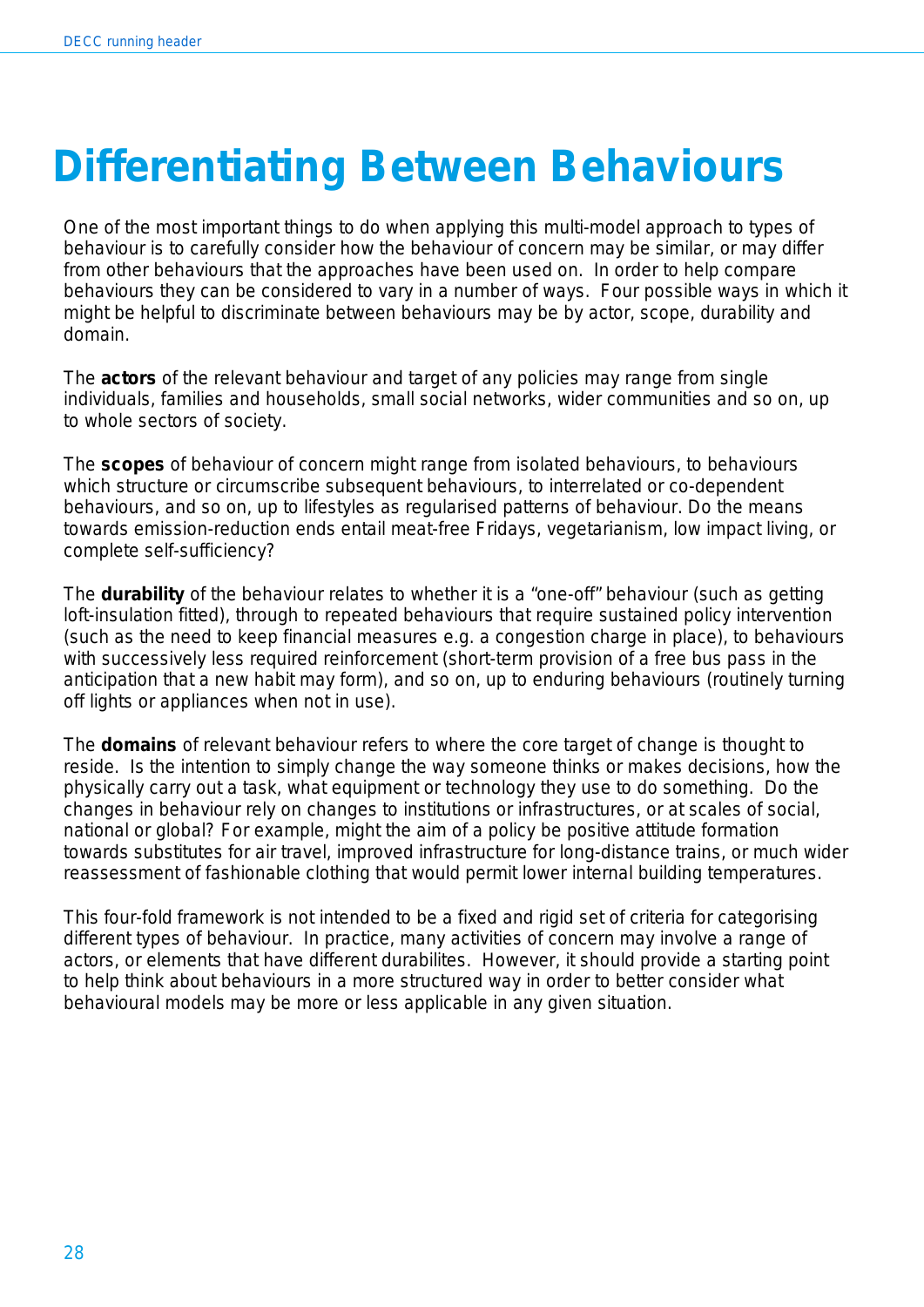# **Conclusion**

This paper has described a number of approaches to understanding human behaviour and social practices, particularly in the context of activities that have significant environmental impacts and, especially in the context of energy usage. None of these approaches alone can provide a full and complete account of how and why people act as they do. It is unlikely that they can do this even if used together.

The challenge for the policy-maker is to use these ideas, theories, and tools to understand the behaviours of concern, and to help develop and implement effective, efficient and legitimate policies to change the way people do things, or to change the way that things are done (depending on your perspective!).

This document has been kept as short as possible – the descriptions of the approaches to behaviour that have been provided barely skim the surface of the work and evidence available in each of the areas. The reader is therefore strongly advised to carry out further reading in these areas to develop their understanding of the issues before attempting to implement any of them.

## <span id="page-28-0"></span>**Further Reading**

**As a minimum, further reading should include: MINDSPACE: Influencing Behaviour through Public Policy** [http://www.instituteforgovernment.org.uk/content/133/mindspace-influencing-behaviour](http://www.instituteforgovernment.org.uk/content/133/mindspace-influencing-behaviour-through-public-policy)[through-public-policy](http://www.instituteforgovernment.org.uk/content/133/mindspace-influencing-behaviour-through-public-policy)

**Common Cause: The Case for Working with our Cultural Values** [http://www.wwf.org.uk/wwf\\_articles.cfm?unewsid=4224](http://www.wwf.org.uk/wwf_articles.cfm?unewsid=4224)

**Converging Conventions of Comfort, Cleanliness and Convenience** [Converging Conventions of Comfort, Cleanliness and Convenience](http://www.lancs.ac.uk/fass/sociology/papers/shove-converging-conventions.pdf)

**Defra Briefing Paper on Habits, Routines and Sustainable Lifestyles TBA**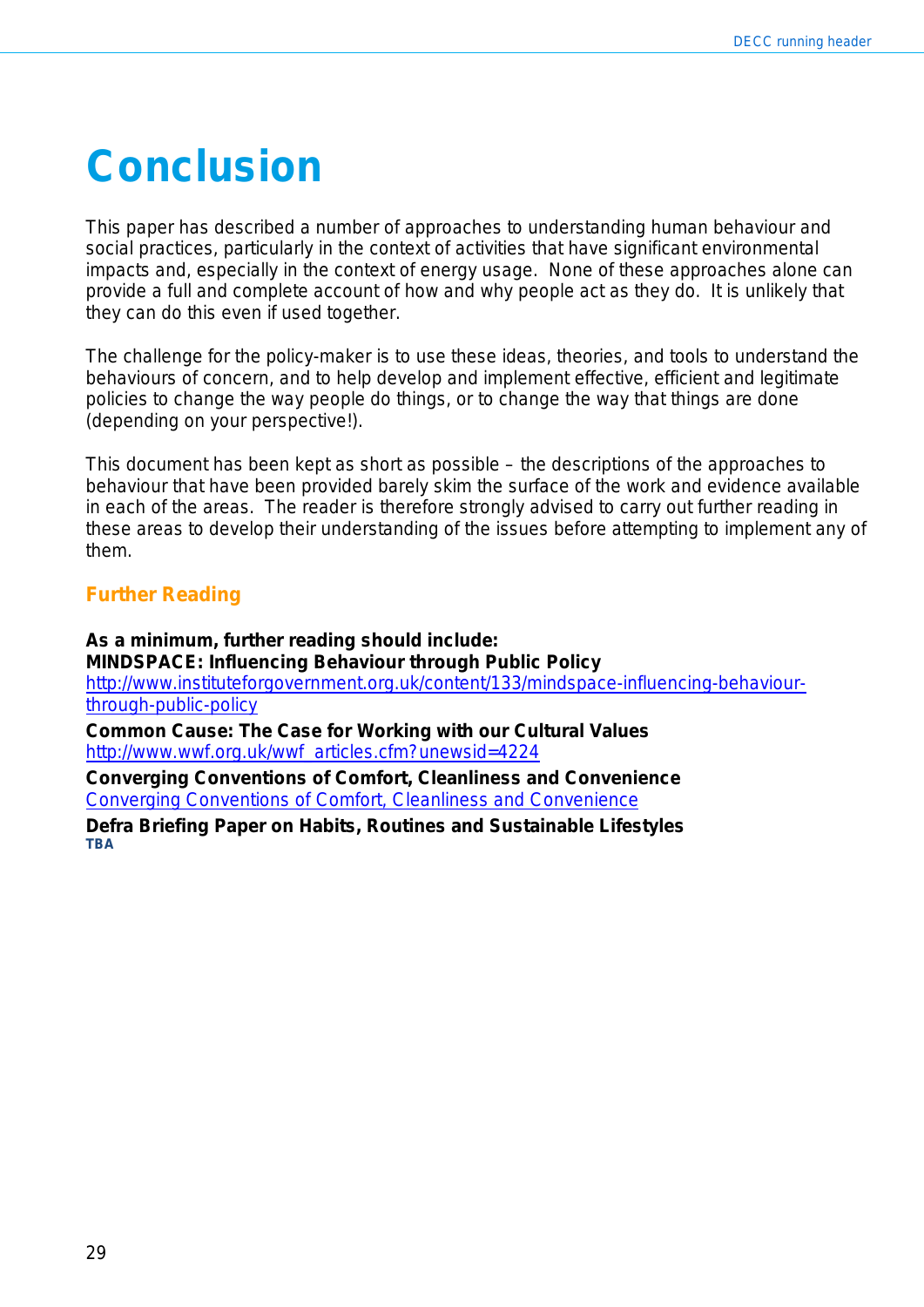# <span id="page-29-0"></span>**Annex 1: Defra 4Es Model**



**Figure 7: "Defra 4Es Model" from Securing the Future<sup>27</sup> (HM Govt, 2005)**



**Figure 8: Application of Defra 4Es model to changing energy behaviour in the home (from Environmental Behaviours Strategy Scoping Report, Defra 200628)**

<sup>&</sup>lt;sup>27</sup> [http://www.defra.gov.uk/sustainable/government/publications/uk-strategy/documents/SecFut\\_complete.pdf](http://www.defra.gov.uk/sustainable/government/publications/uk-strategy/documents/SecFut_complete.pdf)

<sup>28</sup> <http://www.defra.gov.uk/evidence/social/behaviour/documents/behaviours-1206-scoping.pdf>

<sup>30</sup>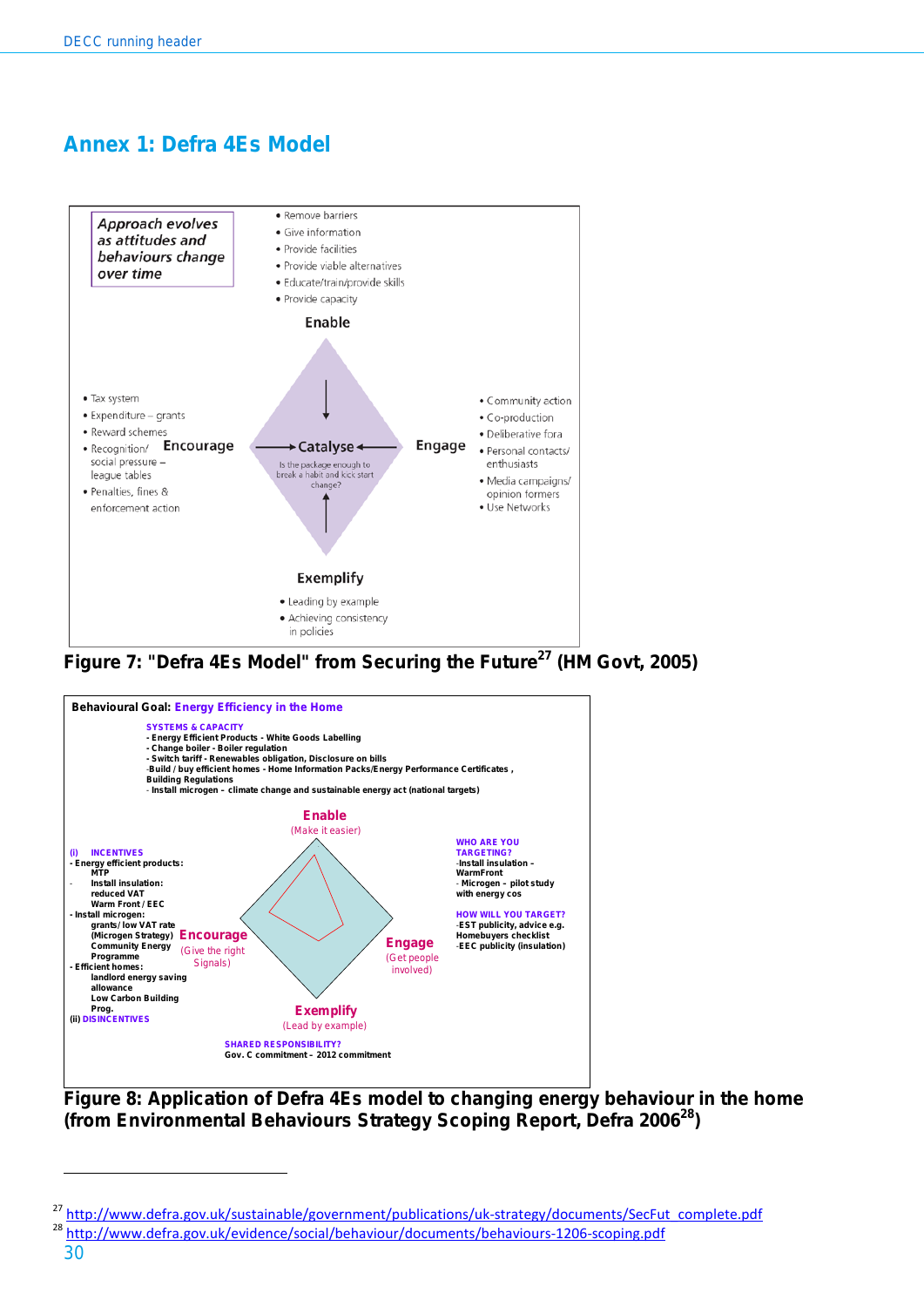# <span id="page-30-0"></span>**Annex 2: Theories of Behaviour from Centre for Sustainable Energy, 6th EDRP Progress Report**

# **4.2 Theories of how feedback works**

**Four theoretical approaches are relevant to these trials: sociological, economic, psychological, and educational. All are useful in assessing how behaviour might come to change in households, in the short or long term.** 

### **4.2.1 Sociological theory**

#### *Modern energy use is largely invisible, energy systems are complex, and daily practices are significant*

Much gas and electricity usage in buildings is 'invisible'. It is also usually limited only by the apparatus or appliances through which it flows. Once switched on, these continue to use fuel until they are stopped by manual switching or automatic controls. This contrasts sharply with the use of solid or liquid fuels, which are used in finite quantities and can be seen, weighed and poured. Domestic energy use is also determined by a complex array of factors – physical systems/infrastructure, social norms, comfort preferences, and options for control. Sociological research analyses and demonstrates how many factors are normally within the control of householders, or beyond them. It highlights the importance of comfort standards and expectations, daily routines and practices (Lutzenhiser, 1993; Shove, 2003; Burgess and Nye, 2008). 'Practice theory' emphasises the combined roles of routines, artefacts and know‐how (tacit knowledge) in influencing actions (e.g. Wilhite, 2008).

### **4.2.2 Economic theory**

### *Energy is a commodity and consumers will adapt their usage in response to price signals*

According to this strand of theory, we would expect financial incentives to have some impact on energy‐using behaviour and energy‐related investments, with the size of incentive affecting the scale of response. The literature on residential electricity demand‐shifting in response to time‐varying tariffs demonstrates this, as in the review of demand response programmes in the USA by Faruqui and Sergici (2008). Owen and Ward indicate possibilities and limitations to the application of classical economics in the UK, noting that

*Household gas customers reduced their use by 12% overall from 2005 to 2007 in response to higher prices. However, in 2008, when the winter was colder, household gas use rose by 3%, despite prices rising in real‐terms. There therefore appears to be some available price‐response for household gas, but people will understandably choose extra heat rather than save money if the weather is very cold … Real price increases for electricity between 2005 and 2007 suggested a modest demand reduction in 2007. In 2008, despite real price increases, demand for domestic electricity rose by 2.4%. Around one-fifth to one quarter of household electrical appliance load could be 'discretionary' or price responsive – mainly wet appliances.* 

(Owen and Ward, 2010b, p7).

The evidence for a rational‐economic mechanism behind longer‐term energy‐related decisions is more mixed. If this were strong, we would expect far more investment in efficiency measures in the home than is the case, for a start – especially when fuel prices rise. Customers 'react in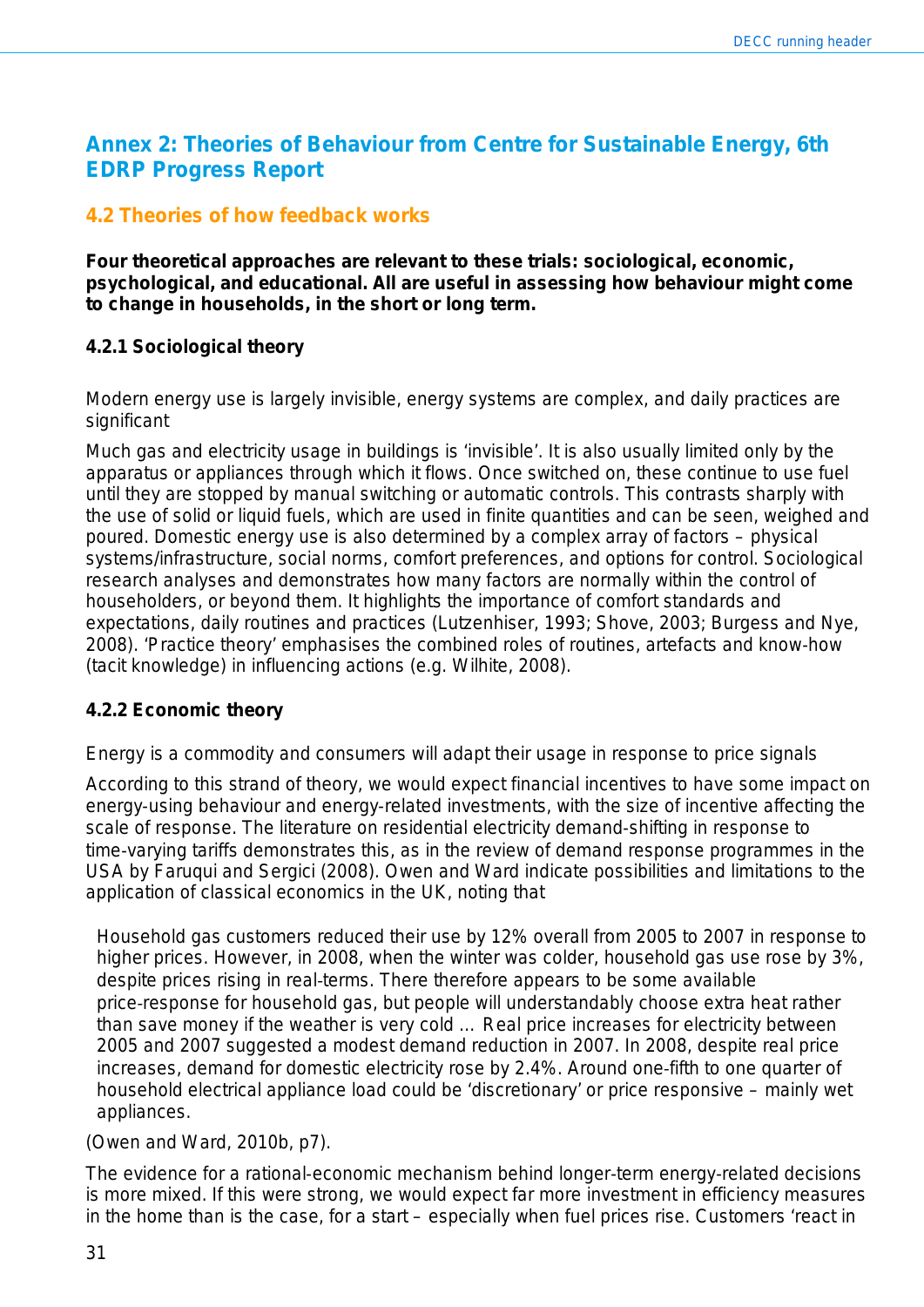quite different ways to price levels and price changes' and 'even if significant opportunities to save energy and money are present, only those with certain rationalistic styles may be able to appreciate that fact' (Lutzenhiser, 2002, p54). For the UK, a report by OXERA (2008) finds that [potential] energy savings had little or no influence on decisions to fit insulation or buy efficient appliances, in a survey of >1000 homeowners. OXERA saw this partly in rational‐economic terms, as their interviewees had little idea of the costs and hassle factor involved in installing efficiency measures. But they also interpreted the findings as illustrating low levels of trust in government and the energy suppliers responsible for CERT measures. Recent attempts at explaining why suppliers are obliged to help their customers save energy (such as E.ON's recent campaign) may start to improve this situation. Reiss and White (2008) also offer a challenge to some of the classical economics‐based theory of energy demand, using 5 years' worth of billing data for a random sample of 70k Californian households and showing how pricing, public appeals for conservation and information had a powerful effect on consumption. This was, though, in response to crisis conditions when it was clear that electricity supply was limited. As electricity supply margins shrink in the UK, this work may come to have more relevance.

Behavioural economics is a growing branch of theory that has something to offer to energy feedback studies, by analysing responses to financial, social or other prompts. It is now being applied to energy feedback programmes (e.g. Schultz et al, 2008).

## **4.2.3 Psychological theory**

#### *Energy use can be affected by stimulus – response mechanisms and by engaging attention*

Early research on energy feedback demonstrated how people respond in ways that are influenced by context but are still fairly predictable. Fischer, in her review of energy feedback from a psychological standpoint, identifies the following 'likely features for successful feedback (… effective in stimulating conservation and satisfying to households)'.

- based on actual consumption (ie, accurate and trustworthy)
- frequent (ideally, daily or more often)
- involves interaction and choice for households
- involves appliance-specific breakdown [the review relates to electricity]
- given over a prolonged period
- may involve historical or normative comparisons (although the effects of the latter are less clear)
- presented in an understandable and appealing way.'

#### (Fischer, 2008)

As Fischer points out, the more clearly someone can link consumption to specific appliances and activities, the more clearly behaviour patterns become relevant to consumption (and the size of the energy bill). In the longer term, we could add that feedback over time can demonstrate the benefits of better insulation and more careful use of timers and thermostats, or the energy cost of new equipment or increased living space.

32 Abrahamse et al. (2005) cover a wider spectrum of research in their review of 'intervention studies' aimed at home energy conservation, taking into account 'antecedent information' (e.g. information or standardised advice tips, or goal‐setting) as well as feedback (consequent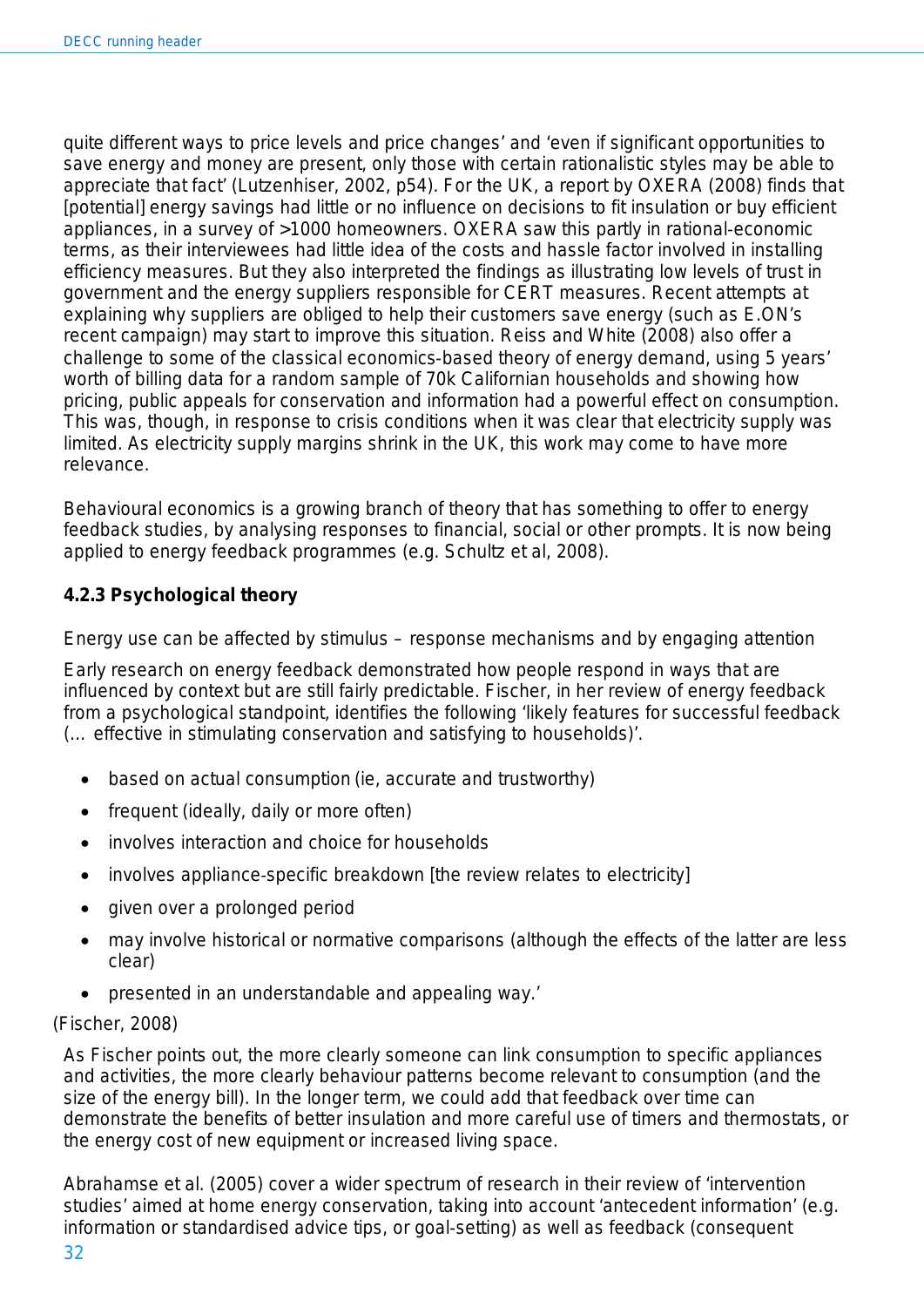information). They point out that information may increase knowledge, but does not necessarily affect behaviour. Feedback is effective to the extent that it provides highly specific, relevant, *actionable* information, and a means of checking the effectiveness of actions. The authors conclude that 'single antecedent interventions are not very effective. Rather, we found an antecedent intervention's effectiveness ... to increase when combined with consequence strategies' (ibid., p283). From the psychological as well as the sociological viewpoint, then, combined approaches to complex behaviours seem to be indicated.

#### **4.2.4 Educational theory**

#### *Energy use is a skill that is learned through experience in specific situations*

The most widely‐accepted theories of teaching and learning in this country are based on the idea that people *construct* meaning continually and incrementally, experimenting and building on what they know already (e.g. Kolb 1984; Chaiklin and Lave 1993). Energy users are not a uniform category of learners but a mixed‐ability, mixed‐age class. They have differing levels of skill and understanding, and different motives for learning. For example, they may be looking for understanding and 'right action' in relation to the environment; looking for what is 'wrong' with their consumption (and bills) with a view to saving money; trying to keep in tune with social norms; trying to work with new types of gadget, or some combination of these and other factors. (For an example of this non‐linear approach to technology adoption and use, see Aune, 2001. She then adapts it to consider how people go about using energy in their homes in Aune, 2007). Energy‐users also ascribe different *meanings* to information: the same messages will be used in different ways, according to the awareness of the person receiving them (Williams, 1983).

According to this type of theory, feedback has a role in teaching energy management skills, and in giving people a sense of their ability to control usage better. If they can experiment with energy in their homes or workplaces and see the consequences of their usage (feedback), the literature shows that they typically increase control over consumption and may form new habits. Effective feedback adds to what householders already know about their own 'energy system' – the nature of their home, appliances, comfort preferences, daily routines and exceptional events – and helps them discover what is within their power to change, day by day or over longer periods, such as switching off, cutting 'default' usage by altering settings, investment in efficiency measures or home alterations. Feedback is seen as a necessary element in energy education or the building of 'energy literacy', which has to take into account the mixed abilities and motivations of users – including chronic lack of motivation. Just as teachers are challenged by bored and disaffected students, so feedback providers are challenged by uninterested customers – the 'passive ratepayers' of a recent IBM study (Valocchi et al., 2009).

Kempton and Layne (1994) point out how selling energy is very different from selling 'solid' commodities such as groceries. The kWh is easy to meter, for the utility, but 'irrelevant' to the buyer. We cannot assume that people will know how to act in order to reduce demand, if they have little or no idea how much each end-use contributes to that demand, and how it might be altered. In educational terms, they need to be able to add accurate, trustworthy information (but information that they cannot easily get hold of themselves) to what they already know about their own energy‐using habits. Ideally, a consumer needs to know the relative importance of different end‐uses (disaggregated feedback), and also how effective his/her attempts to use less energy have been (historic feedback). The first of these is possible, approximately, if the customer pays attention to real‐time information or to hourly data on a day‐late basis. The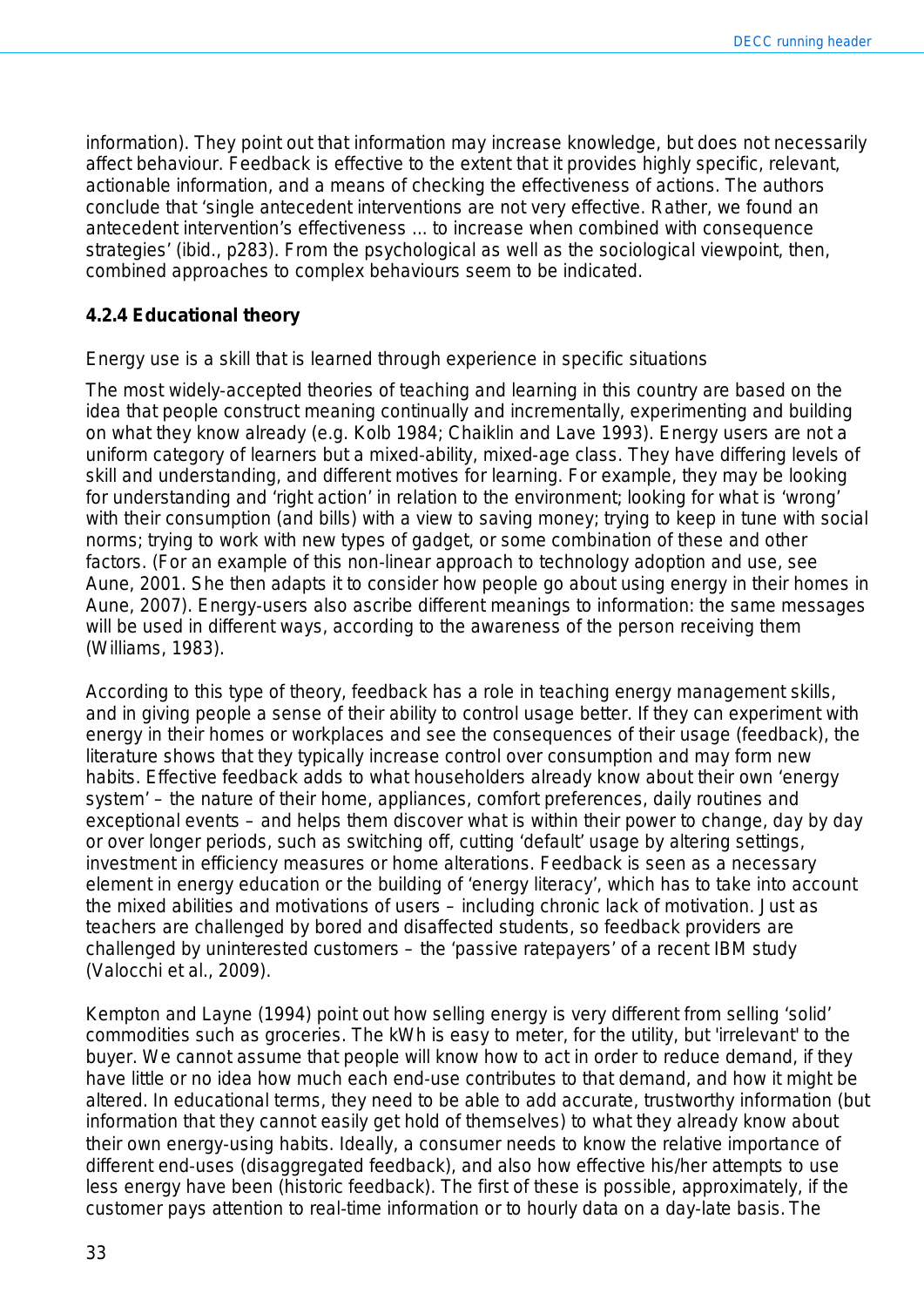second is helped by more frequent and informative billing. All of these were made available to groups of customers in the course of the EDRP.

In the sociological approach, there is not much space for the 'rational-economic consumer' of classical economic theory. People use energy as they do because they have particular ideas about what comfort is and how to achieve it, because they have to work with particular types and designs of building and appliance, are susceptible to the marketing of new items and practices, and have developed their own understandings of how to operate the 'hardware' available to them.

For the EDRP, this type of theory suggests that improved feedback can make consumption *more visible*, bring it more within the *perceived control* of the energy user, and *demonstrate the success* or otherwise of different actions, behaviour patterns and investments. At the same time, sociological theory suggests that we should not expect much impact from single, stand-alone interventions, especially in the long term: energy usage is too complex for that.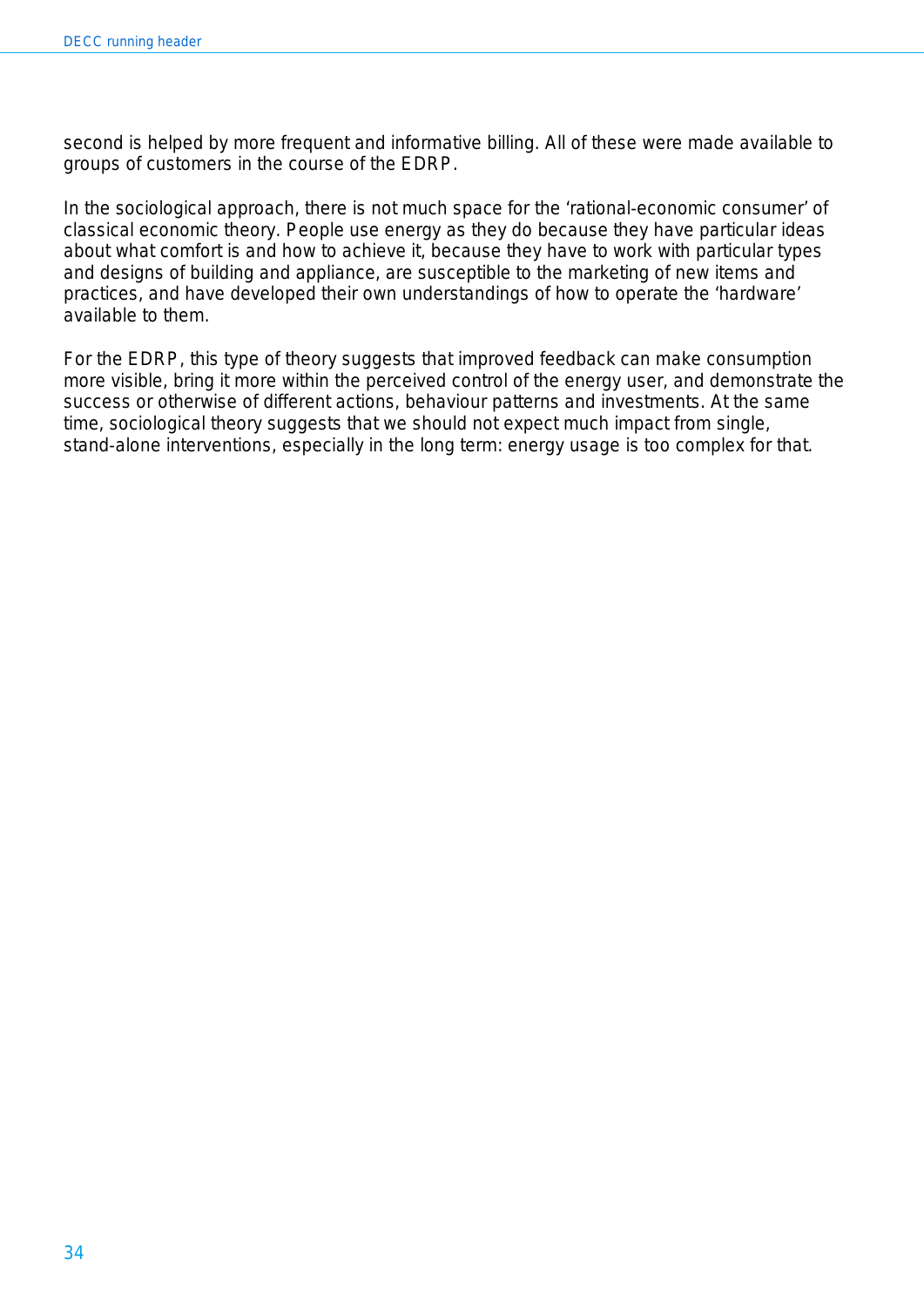# <span id="page-34-0"></span>**Annex 3: Applying MINDSPACE to the Green Deal: Examples and inspiration from existing energy efficiency initiatives**

| <b>Effect</b>                                                                                                                                                                  | <b>Examples and inspiration</b>                                                                                                                                                                                                                                                                                                                                                                                                                                                                                                                                                                                                                                                                                                                                |
|--------------------------------------------------------------------------------------------------------------------------------------------------------------------------------|----------------------------------------------------------------------------------------------------------------------------------------------------------------------------------------------------------------------------------------------------------------------------------------------------------------------------------------------------------------------------------------------------------------------------------------------------------------------------------------------------------------------------------------------------------------------------------------------------------------------------------------------------------------------------------------------------------------------------------------------------------------|
| <b>Messenger</b><br>We are heavily influenced<br>by who communicates<br>information<br>Includes:<br>Role of experts<br>Peer effects<br>Importance of<br>consistency            | Initial evidence from DECC's current 'pay as you save' pilots<br>$\bullet$<br>suggests that around 50% of customers change their mind<br>about which measures to install in their home following a visit<br>from an expert assessor.<br>Expert assessments are also a key part of energy efficiency<br>٠<br>policies in other countries e.g. Queensland 'Get Climate Smart'<br>scheme in Australia includes a household power assessment.<br>This approach has also been used in the UK e.g. Groundworks<br>$\bullet$<br>"Green Doctors" local advisers                                                                                                                                                                                                        |
| <b>Incentives</b><br>Our responses to<br>incentives are shaped by<br>predictable mental<br>shortcuts, such as strongly<br>avoiding losses,<br>discounting of future<br>rewards | Council Tax credits, financed by British Gas, have been used<br>$\bullet$<br>effectively to drive uptake of energy efficiency measures in<br>over 50 local authorities – evidence from these areas shows<br>people love getting a tax discount.<br>The time limited boiler scrappage scheme was also a great<br>$\bullet$<br>example of effective use of incentives - £400 voucher off<br>installation of a new, A-rated boiler to replace old, inefficient<br>models.                                                                                                                                                                                                                                                                                         |
| <b>Norms</b><br>We are strongly influenced<br>by what others do<br>And need consistent<br>reminders of this over time                                                          | There is emerging evidence that area based approaches can<br>$\bullet$<br>drive take up. Community Energy Saving Pilots (CESP)<br>encourage energy suppliers to partner with local authorities to<br>deliver energy efficiency measures within highly targeted<br>deprived areas. Early signs are that this locally based<br>approach is working e.g. a project in Walsall started with a<br>target of around 130 households and has now risen to over<br>400, driven by neighbors' seeing the work being done and<br>talking to each other.<br>Similar effects in some Low Carbon Communities Challenge<br>٠<br>projects e.g. the Meadows in Nottingham, where solar PV<br>installation has got neighbors talking to each other about how<br>to get involved. |
| <b>Defaults</b><br>We 'go with the flow' of<br>pre-set options                                                                                                                 | The London Sustainability Exchange has a pilot with Notting<br>٠<br>Hill Housing Group to provide energy efficiency advice<br>'Sustainability Starter Kits' as part of welcome pack for new<br>Housing Association tenants.<br>We have also used defaults in the past when developing other<br>٠<br>energy efficiency policies e.g. for instance to gain access to a<br>Low Carbon Buildings Programme grant for installing                                                                                                                                                                                                                                                                                                                                    |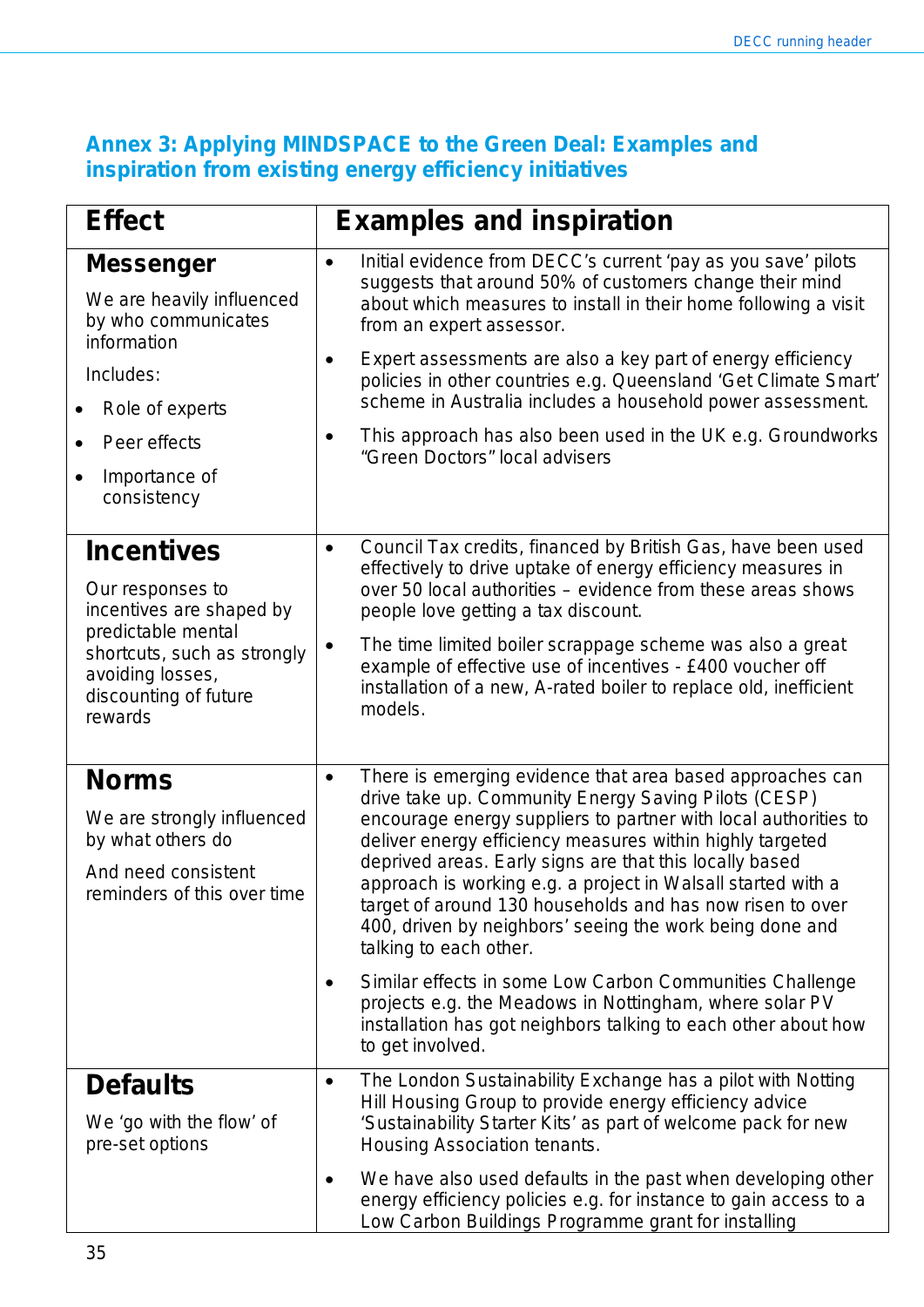<span id="page-35-0"></span>

|                                                                                                                             | microgeneration, householders had first to fit basic energy<br>efficiency measures.                                                                                                                                                                                                                                                                                |
|-----------------------------------------------------------------------------------------------------------------------------|--------------------------------------------------------------------------------------------------------------------------------------------------------------------------------------------------------------------------------------------------------------------------------------------------------------------------------------------------------------------|
| <b>Salience</b><br>Our attention is drawn to<br>what is novel and seems<br>relevant to us                                   | A Low Carbon Communities Challenge project in Totnes is<br>$\bullet$<br>putting a public digital display on Totnes Civic Hall to show the<br>energy efficiency savings being made by its energy retrofit.                                                                                                                                                          |
|                                                                                                                             | The City of Newcastle in Austrialia has a ClimateCam®<br>$\bullet$<br>Billboard showing hourly updates on actual electricity<br>consumption and a comparison to the City average.                                                                                                                                                                                  |
| Priming                                                                                                                     | There are real time electricity displays which glow or flash or<br>$\bullet$<br>go red if consumption is high.                                                                                                                                                                                                                                                     |
| Our acts are often<br>influenced by sub-<br>conscious cues                                                                  | Insulation prominently displayed in store could help e.g. B+Q<br>$\bullet$<br>have now put all their energy saving products in one area at<br>the front of 63 stores.                                                                                                                                                                                              |
| <b>Affect</b>                                                                                                               | In Devon, the new 'Cosy Devon' branding led to triple the<br>$\bullet$<br>number of enquiries that they would usually expect in the                                                                                                                                                                                                                                |
| Our emotional<br>associations can                                                                                           | month after they launched their new look.                                                                                                                                                                                                                                                                                                                          |
| powerfully shape our<br>actions                                                                                             | Kirklees' famous "WarmZone" branding uses a similar<br>$\bullet$<br>approach.                                                                                                                                                                                                                                                                                      |
| <b>Commitments</b><br>We seek to be consistent<br>with our public promises,<br>and reciprocate acts                         | The well-known 10:10 campaign, a movement which asks<br>$\bullet$<br>individuals, businesses and organisations to sign up publically<br>to cutting their emissions by 10% in 2010.                                                                                                                                                                                 |
|                                                                                                                             | The Isle of Eigg 5kW challenge also uses commitment:<br>$\bullet$                                                                                                                                                                                                                                                                                                  |
|                                                                                                                             | o Hebridean Island, 10 miles off the Scottish west coast,<br>with a fully renewable electricity supply.                                                                                                                                                                                                                                                            |
|                                                                                                                             | In 2008, the 83 islanders pledged to keep their total<br>$\circ$<br>electricity use within 5kW to manage demand for power.                                                                                                                                                                                                                                         |
|                                                                                                                             | They use energy meters and information stickers on the<br>O<br>key appliances to help them manage consumption.                                                                                                                                                                                                                                                     |
|                                                                                                                             | Their system sets off a trip switch which shuts off power<br>$\circ$<br>to the household if the limit is exceeded.                                                                                                                                                                                                                                                 |
|                                                                                                                             | To get reconnected involves a call out charge of £20.<br>O                                                                                                                                                                                                                                                                                                         |
|                                                                                                                             | There were only 3 call outs there were in the first two<br>O<br>years.                                                                                                                                                                                                                                                                                             |
| <b>Ego</b><br>We act in ways that make<br>us feel better about<br>ourselves and like to think<br>of ourselves as consistent | Early evidence from DECC's Pay As You Save pilot suggests<br>$\bullet$<br>that once people have had insulation fitted, they're likely to be<br>motivated to talk to others about it. Indications are that it<br>makes them feel good about themselves in some way, even if<br>it was originally motivated by a desire to save money or make<br>their house warmer. |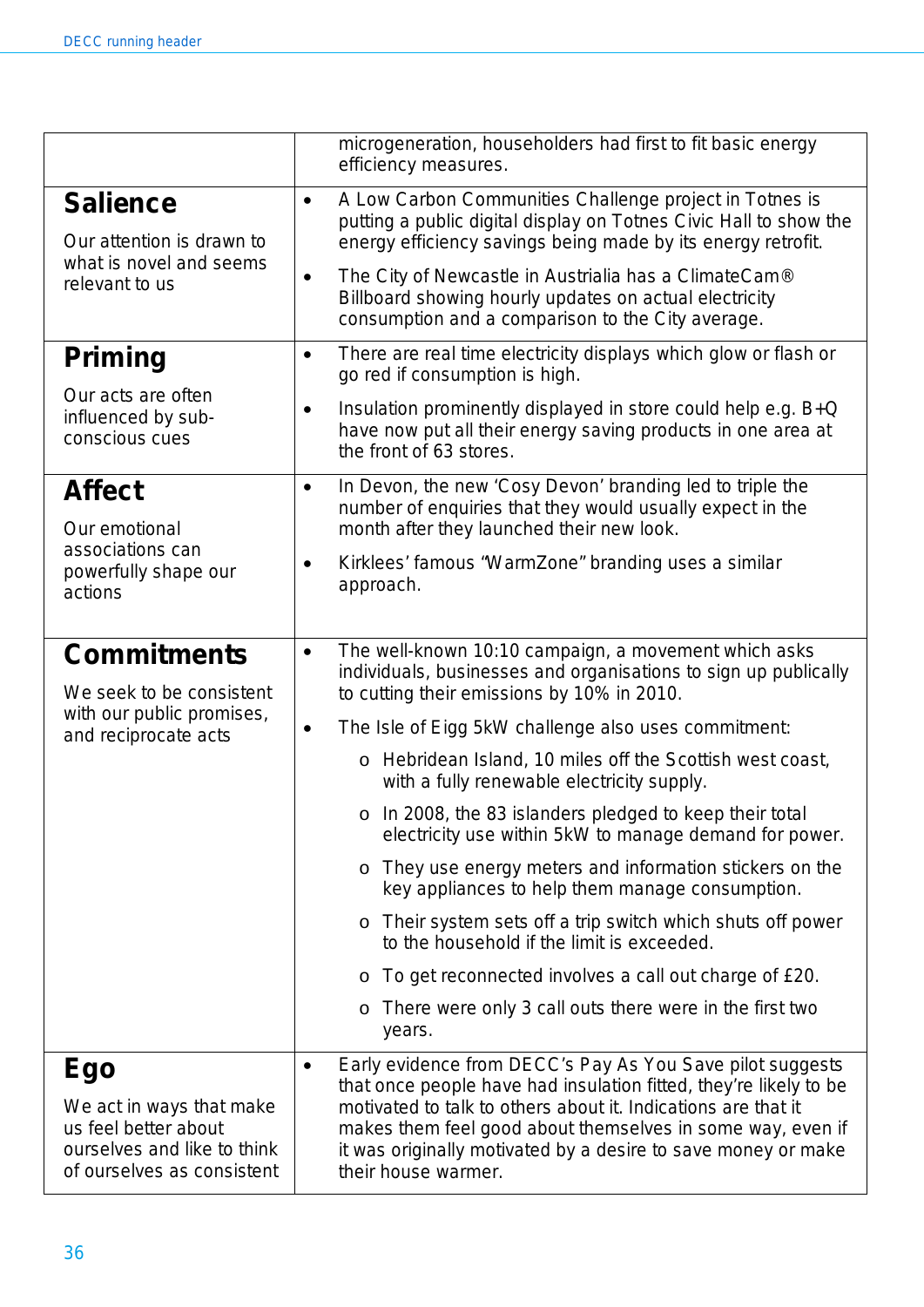# **Annex 4: E Shove: Comfort Cleanliness and Convenience – A Summary**

This is a summary of the paper [Converging Conventions of Comfort, Cleanliness and](http://www.lancs.ac.uk/fass/sociology/papers/shove-converging-conventions.pdf)  Convenience<sup>29</sup> (16 pages) and the book Comfort, Cleanliness and Convenience the Social  $\overline{O}$  [Organisation of Normality](http://www.bergpublishers.com/?tabid=1097)<sup>30</sup> (240 pages) by E.Shove, Lancaster University

**This work presents a sociological approach to understanding how people use energy, and other environmental resources. It argues that energy and resources are not consciously used or consumed by people, but that their use is incidental in the process of people undertaking a range of activities that people consider to constitute "normality". Instead of looking at energy use as the consequence of a rational set of choices made by individuals, the work looks at the complex web of social conventions and expectations, and the technologies that interact with these to produce "sociotechnical systems".**

The work looks at three central examples:

**Comfort:** In particular the large amount of energy used in space heating and cooling;

**Cleanliness:** The 70% increase in domestic water consumption over 30 years (1/3 of which is used for bathing, showering and washing clothes – activities which are 5 times more frequent than in 1900);

**Convenience:** The proliferation of energy hungry devices that save time, or otherwise make life more 'convenient' (e.g. cars, frozen food etc.) but ultimately more energy intensive.

Shove argues that there is a tendency to look at processes of innovation and acquisition rather than at how things are ultimately used – and so there is little evidence of "*how suites of technologies are used together and how they cohere….in shaping the meaning of what it means to be comfortable or to keep oneself and one's clothes appropriately clean*". The interaction of increasing social expectations and the development of new technologies to meet these leads to an ever increasing 'ratcheting' effect on our practices, and consequently on our energy use.

### **Comfort**

Using the example of thermal comfort, she looks at the development of a "science of comfort" that is now enshrined in the ASHRAE and other similar building standards, and which leads to a definition of comfort that can only ever be met through mechanical systems. The universality of these standards then leads to the normalisation of these conditions. Despite differing external climatic conditions, all internal temperatures begin to converge on 22°C and people come to think of this as 'comfortable'. As air-conditioning has become the norm in certain countries, in domestic properties as well as commercial ones, building design has begun to omit features important in naturally ventilated designs, such as verandas, overhanging eaves etc. This then locks people into having to use air-conditioning, and consequently social expectations change (such as the official ban on the siesta in the Mexican government). These expectations fan out across society, for example leading to trends in fashion which further increase dependence on mechanically created climates to create standard conditions, at home, at work and in transit.

### **Cleanliness**

<sup>30</sup> Shove, E. (2003), Comfort, cleanliness and convenience: the social organization of normality. Oxford: Berg.

<sup>&</sup>lt;sup>29</sup> Shove, E. 'Converging Conventions of Comfort, Cleanliness and Convenience', published by the Department of Sociology, Lancaster University, Lancaster LA1 4YN, UK, a[t http://www.comp.lancs.ac.uk/sociology/papers/Shove-Converging-Conventions.pdf](http://www.comp.lancs.ac.uk/sociology/papers/Shove-Converging-Conventions.pdf)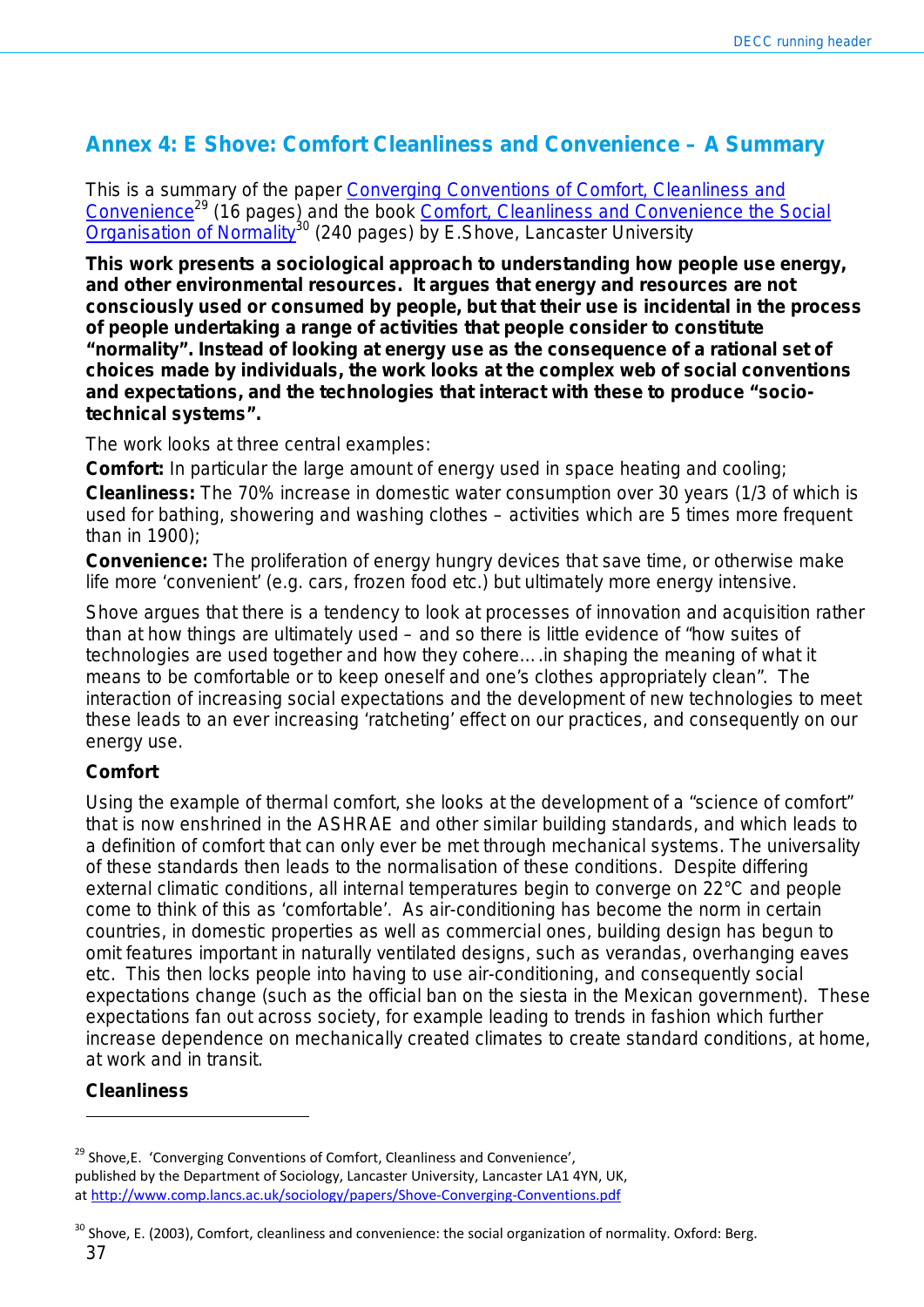In a similar way, Shove looks at changes in our notions of cleanliness, how we have come to see laundry as 'freshening' clothes rather than a way of removing visible dirt, and how washing machines, associated products (fresheners, whiteners, stain removers etc.), and the clothing industry are all deeply intertwined in this process. She then turns to bathing and the escalation from a weekly bath to twice daily showering – again technology and social conventions are found to play a significant role. "*There is more to laundry and bathing that the removal of dirt.*"

#### **Convenience**

Finally she turns to the more complex topic of "convenience" and the move from seeing this in terms of 'time-saving' to being "*about storing or shifting time..providing people with greater flexibility or control over their schedule*". As new technologies or infrastructures enable more flexible behaviour (short-haul flights allow people to travel to Scotland for afternoon meetings), more people schedule, and expect people to attend, afternoon meetings in Scotland. So again this leads to a pattern of increased expectations and subsequently dependence on energy intensive technologies.

Thus technology is seen as providing a 'service' that meets an existing social demand, yet at the same time it also creates new sets of convention and expectation that establish a new standard of normality. One that is usually more resource dependent than the previous one. This in turn creates new opportunities for technology to help.

**Shove concludes: "From this macro-perspective, the efficiency of one technology or another matters less than the concept of service that each sustains. In effect, the real environmental risk is of a sweeping convergence in what people take to be normal ways of life, and a consequent locking in of unsustainable demand for the resources on which these depend."** 

#### **What does this mean for policy?**

The consequence for policy-making from this analysis is that energy intensive behaviours are not simply a matter of individual choice. The actions of people in their day-to-day lives are woven into a complex set of societal expectations and conventions, and different infrastructures (what are termed socio-technical regimes). History shows us the way people behave can sometimes go through great step-changes (such as the use of mobile phones or the internet in recent times). These changes don't just happen because a technology has been invented, there are patterns of demand and then expectation that surround and accelerate their use.

In order to get people to make changes to their lifestyle, policy-makers need to develop a broader understanding of these patterns, so that they know which levers to pull on to try and effect change. In addition to this, apparently simple changes in behaviour will rarely be isolated and may link to a range of other aspects of the person's life. Some of these might inadvertently lead to increase in energy use (rebound) others might be perceived as leading to the person being deprived of something they value – leading to reluctance or ill-will with respect to the new behaviour. By trying to predict and soften some of the inadvertent impacts, policy-makers can make their endeavours more legitimate.